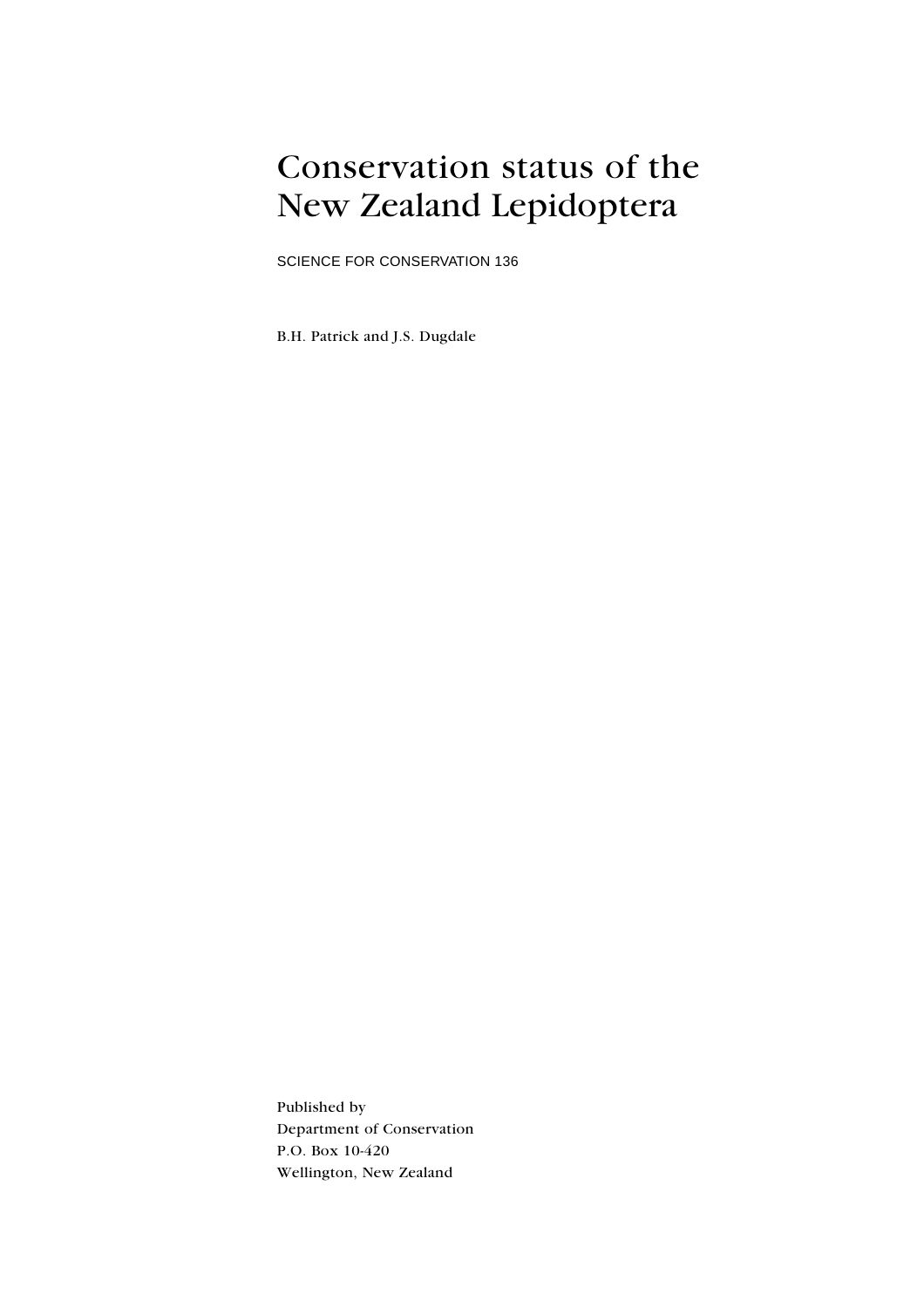Science for Conservation presents the results of investigations by DOC staff, and by contracted science providers outside the Department of Conservation. Publications in this series are internally and externally peer reviewed.

© January 2000, Department of Conservation

ISSN 1173-2946 ISBN 0-478-21867-2

#### Patrick, B. H. (Brian H.)

Conservation status of the New Zealand Lepidoptera / B.H. Patrick and J.S. Dugdale. Wellington, N.Z. : Dept. of Conservation, 2000.

1 v. ; 30 cm. (Science for conservation, 1173-2946 ; 136).

Cataloguing-in-Publication data. - Includes bibliographical references. ISBN 0478218672

1. Lepidoptera--New Zealand. I. Dugdale, J. S. II. Title. Series: Science for conservation ; 136.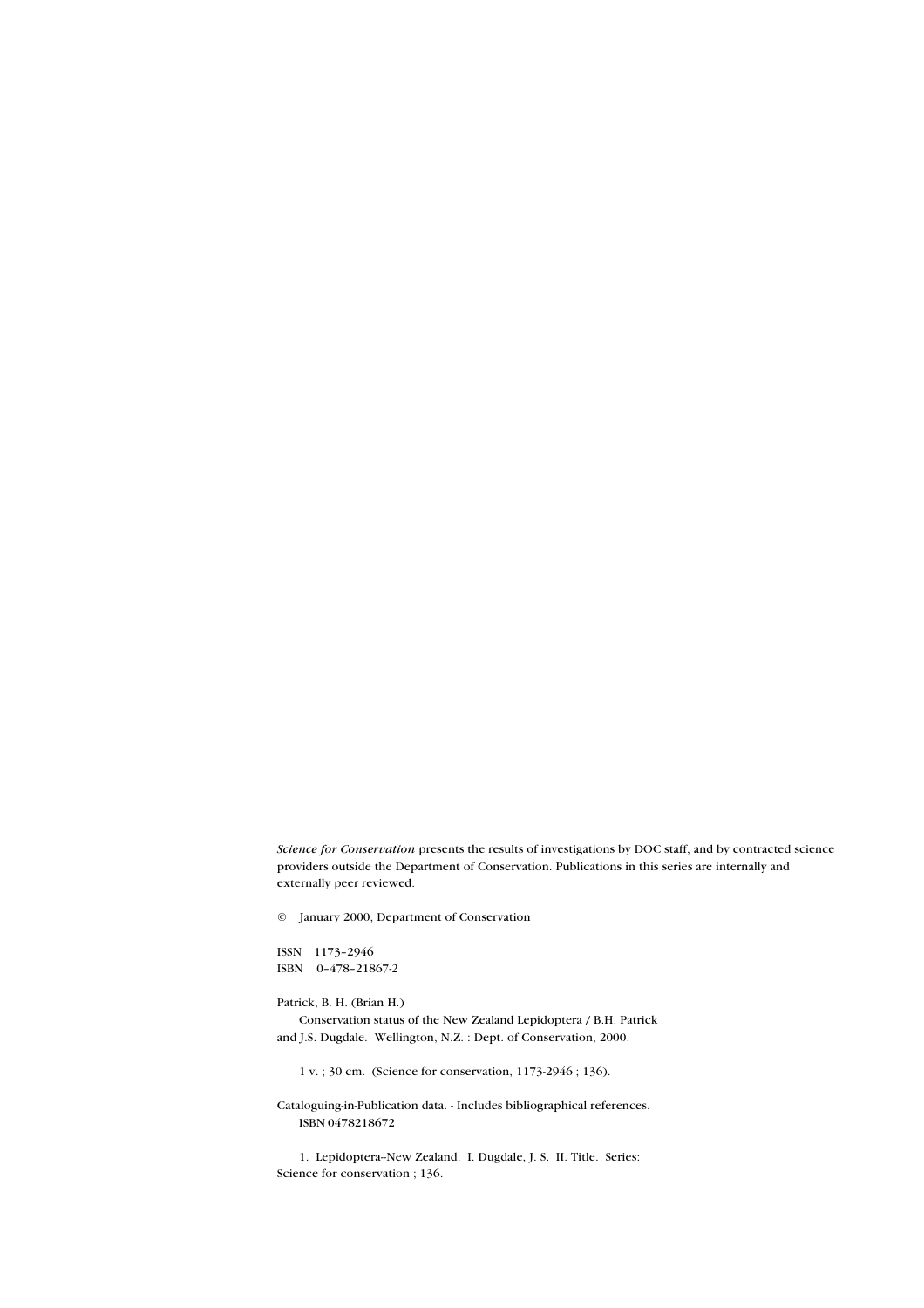### **CONTENTS**

|    | Abstract |                                                                  | 5  |
|----|----------|------------------------------------------------------------------|----|
| 1. |          | Introduction                                                     | 6  |
| 2. |          | Construction of the list                                         | 7  |
|    | 2.1      | The modified criteria of Molloy & Davis (1994)                   | 7  |
|    | 2.2      | Definitions of the Patrick & Dugdale categories                  | 8  |
|    | 2.3      | List format                                                      | 9  |
|    | 2.4      | Unevaluated species                                              | 10 |
| 3. |          | Results and discussion                                           | 11 |
|    | 3.1      | Numbers of species 'at risk'                                     | 11 |
|    | 3.2      | Habitats of the listed Lepidoptera                               | 13 |
|    | 3.3      | Need for more information                                        | 13 |
| 4. |          | Conclusions                                                      | 15 |
|    | 4.1      | Species in urgent need of conservation action                    | 15 |
| 5. |          | Recommendations                                                  | 16 |
| 6. |          | Acknowledgements                                                 | 17 |
| 7. |          | References                                                       | 18 |
| 8. |          | Appendix 1. List of Lepidoptera species considered to be at risk | 19 |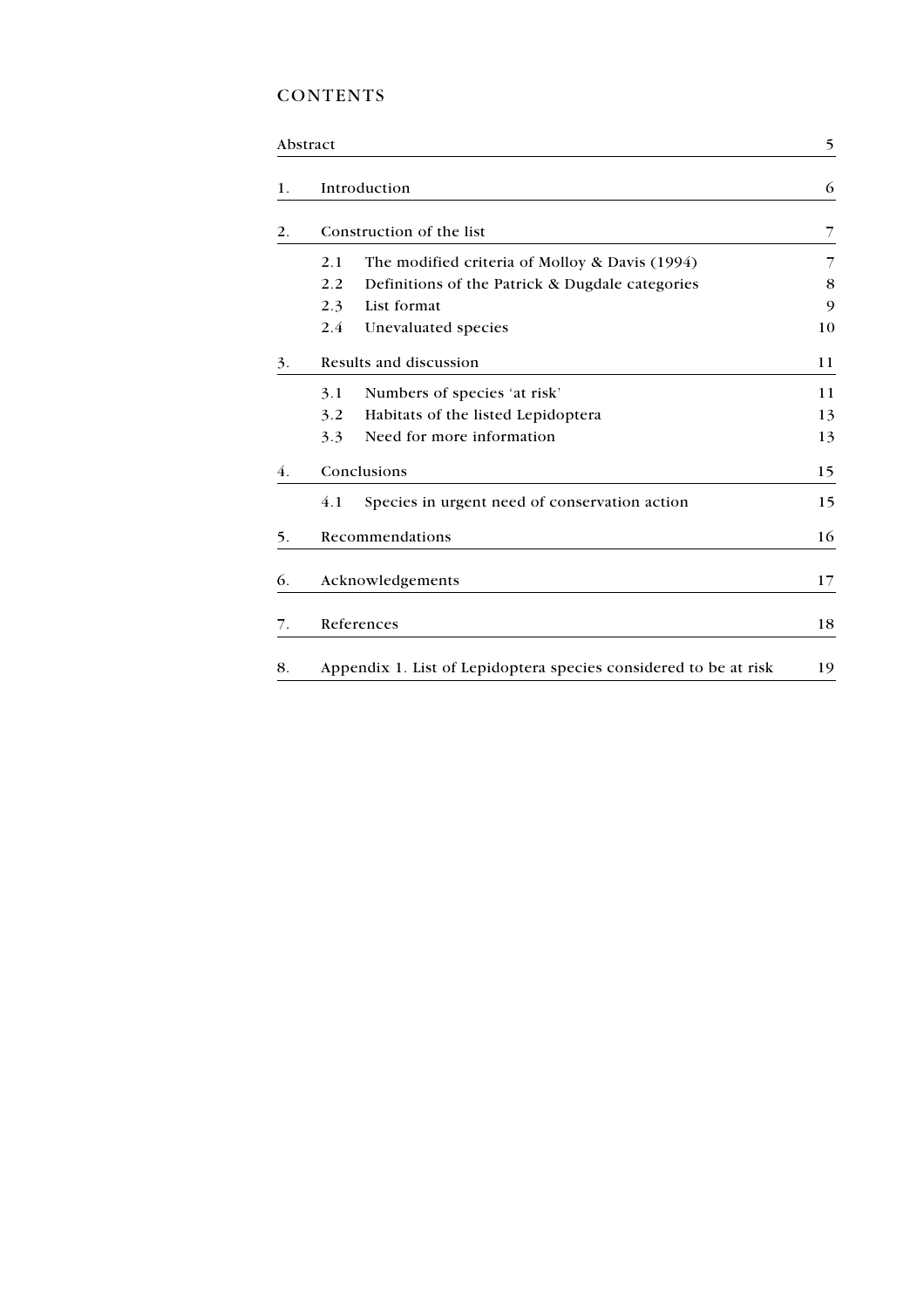## Conservation status of the New Zealand Lepidoptera

#### B.H. Patrick and J.S. Dugdale

Otago Museum, PO Box 6202, Dunedin, and 4 Montrose Drive, Nelson

#### ABSTRACT

The New Zealand moths and butterflies (Lepidoptera), forming New Zealand's third largest Order of Insecta, with c. 1685 species in 35 families, were assessed for species of conservation interest. Of the 17 evaluation criteria devised by Molloy & Davis (M&D, 1994), 10 were chosen as being relevant. Under our modified M&D scaling, their Category A (highest priority threatened species for conservation action) has 42 species, Category B (second priority) has 42, and Category C (third priority) has 20. Previously, two Lepidoptera species, Asaphodes stinaria and Xanthorhoe bulbulata, were listed as being in Category A by Molloy & Davis (1994). We have added 102 species we regard as being 'at risk'; in addition, we list 10 species that we could not evaluate, as all of these are known certainly only from their Type specimens. Thus, about 80% of the 114 species recognised here to be of conservation significance have extremely high or very high M&D values and deserve priority conservation action. Of the 40 extra species listed as being in our modified M&D Category A, 29 are in urgent need of conservation action. The results show the need for particular emphasis to go on surveying 'natural' shrub/grassland, coastal, and lowland forest areas for the species listed, particularly in Wellington, Canterbury, Marlborough, Southland, and Otago, as these Conservancies have the bulk of 'at risk' species. It is recommended that institutions employing lepidopterists should be encouraged to provide training in surveying for, and field recognition of, these species, and that known populations of threatened species should be monitored using standard methods. As presence of a threatened moth species indicates a high probability of presence of other natural history elements with high conservation values, opportunities to gain protection for land containing populations of these threatened species need to be vigorously pursued.

Keywords: Lepidoptera, moths, butterflies, New Zealand, threatened species, conservation action.

© January 2000, Department of Conservation. This paper may be cited as:

Patrick, B.H.; Dugdale, J.S. 2000. Conservation status of New Zealand Lepidoptera. Science for conservation 136. 34 p.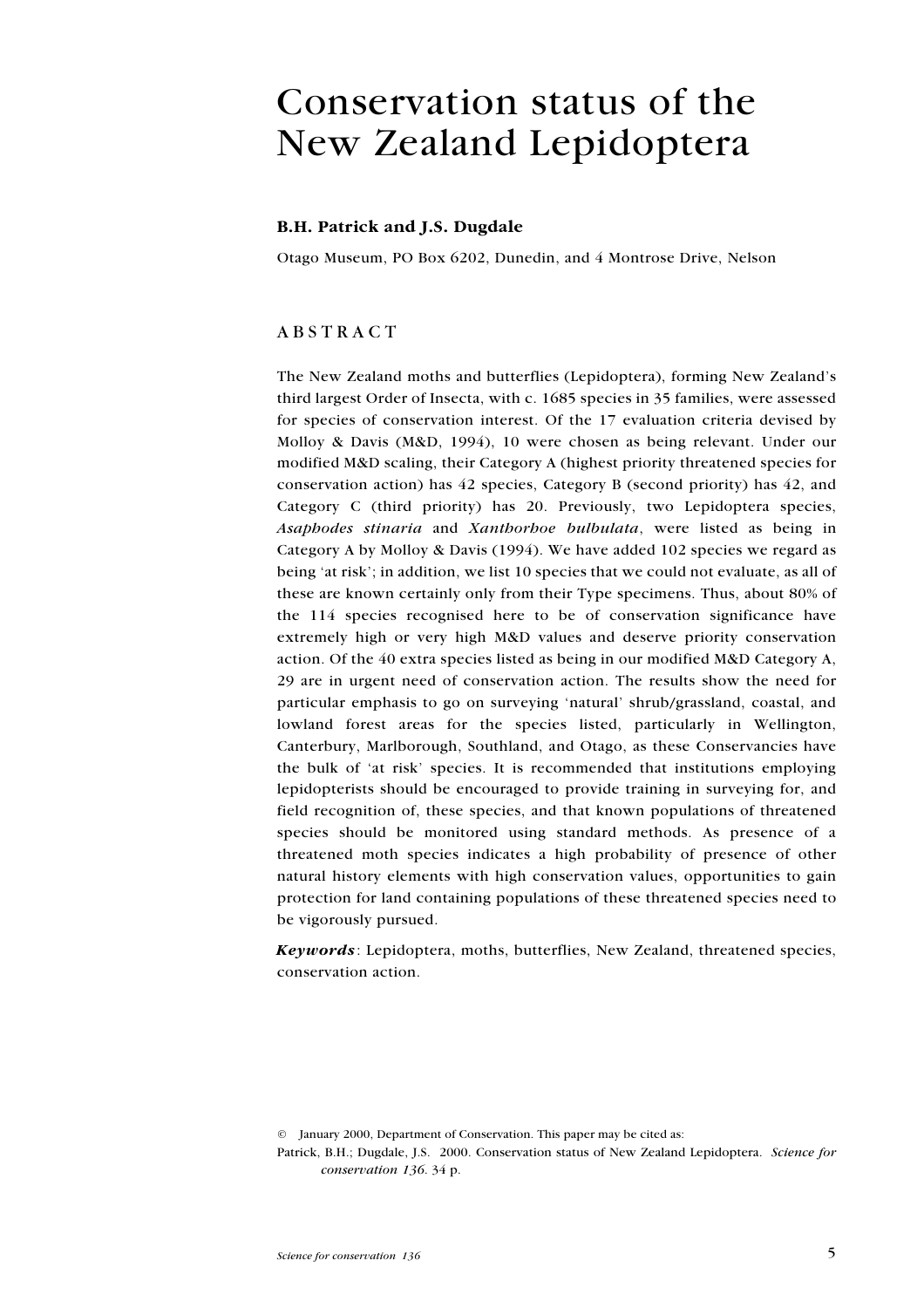# 1. Introduction

Molloy & Davis (1994), drawing on the views of an expert panel of six invertebrate specialists (five from DOC), included two Lepidoptera in their Category A (highest priority for conservation action), and a further 10 in their Category I (little information, but considered threatened).

We regarded this as somewhat of an understatement, and not really consonant with our experience. One of us (BHP), then in DOC (and a panel member), received funding to assess the status of the endemic New Zealand Lepidoptera with JSD, and this report is the outcome.

Knowledge about Lepidoptera taxonomy in New Zealand is quite extensive. The recent catalogue by Dugdale (1988), and the nearly completed electronic update by T.K. Crosby and J.S. Dugdale (largely available on the Web) now enable comparison with authoritative accounts of the Lepidoptera present in other regions (Patrick 1994). In New Zealand, Lepidoptera, with 1685+ endemic species, represents the third largest insect Order after Coleoptera (c. 6700 endemic species) and Diptera (c. 5000 endemic species), although these figures do not take into account the probably huge Hymenoptera fauna in New Zealand (estimates from Emberson 1998). In New Zealand Lepidoptera, less than 12% of the recognised endemic morphospecies thought to be distinct await formal description. Taxonomically, it is possibly the best documented of all the major orders (Coleoptera, Diptera, Hymenoptera, Lepidoptera).

We did this study for three main reasons:

- Given their high degree of endemism, the number of invertebrate groups for which there is relevant conservation information needs to be increased.
- Moths and butterflies are a significant portion of the New Zealand biota, are better known taxonomically and biologically overall than are the other large Orders, and have species characteristic of all biotopes in New Zealand from the supralittoral to the nival zones.
- We wanted to show which conservancies have the greatest numbers of 'at risk' endemic species and which therefore might have special or unique conservation needs.

Our study evaluated all Lepidoptera entities known to us, and resulted in 114 species (essentially morphospecies, i.e. those recognised on differences in structure)—or  $6.8\%$  of the endemic Lepidoptera—being classed as 'at risk'.

Both of us have collected extensively in many parts of New Zealand and its offshore and outlying islands; both have concentrated particularly on finding larval habitats and noting biologies. Our list (Appendix 1) of these moth and butterfly species provides a summary of species encountered rarely, infrequently, or not at all, despite collecting efforts in localities where they were originally found.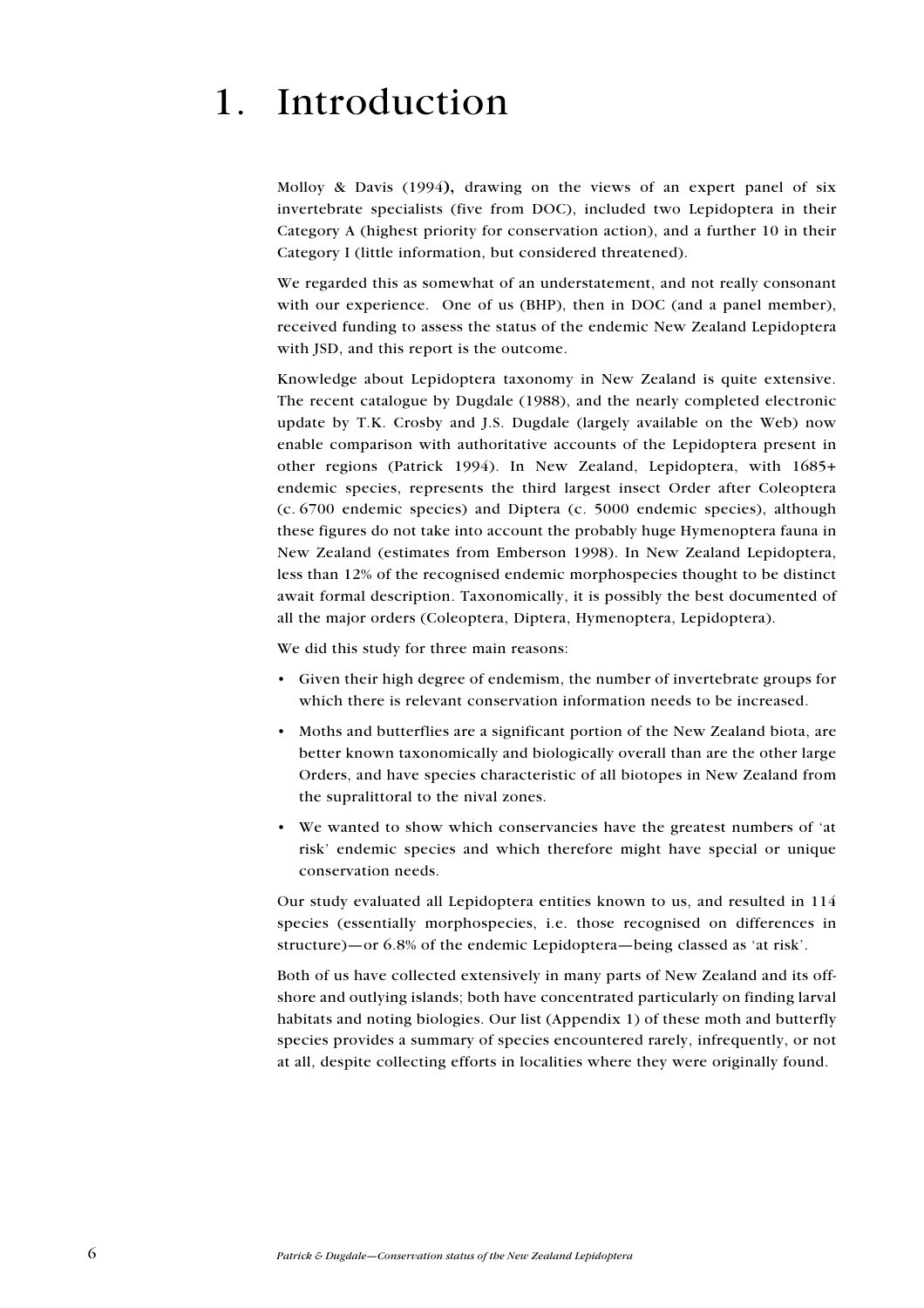# 2. Construction of the list

Each of us went through the species listed in Dugdale (1988) and the species known to both of us that are as yet undescribed but are known by both to be distinct, specific entities.

We excluded species that are largely confined to the nival, alpine and subalpine zones, and in forests of whatever type that are already part of the conservation estate, or are already protected by other means. Those species that are poorly known or represented in collections are discussed in Section 2.4.

We excluded species known to accommodate to (even flourish in) urban, arable or pastoral agricultural, silvicultural, and horticultural ecosystems.

Records were drawn from the literature, from our own and other extensive New Zealand collections, in New Zealand and elsewhere. Collections dating from the earliest days of European settlement to the present day (approximately 160 years) were examined.

Both of us had to agree on the Molloy & Davis (1994) criteria scores (see below), and therefore on the inclusion of a species.

### 2.1 THE MODIFIED CRITERIA OF MOLLOY & DAVIS (1994)

Of the total of 17 Molloy & Davis (1994: 8-10) criteria (M&D), grouped as five main factors, only the following 10 were used:

- 1. Taxonomic distinctiveness: A (taxonomic distinctiveness)
- 2. Status of the species: A (number of populations)
	- B (mean population size)
	- C (largest population [size])
	- D (geographic distribution)
- 3. Threats facing the species: A (legal protection of habitat)
	- B (habitat loss rate)
	- C (predator/harvest impact)
	- E (other factors affecting survival)
- 4. Vulnerability of the species: A (habitat and/or diet specificity)

The criteria and factors defined by Molloy & Davis (1994: 8-9) are mutually exclusive, and most are therefore easy to use. Each criterion has five classes, from 1 to 5, with 5 representing the most 'at risk' condition. A criterion such as 'predator/harvest impact' was generally scored as 2 ('...impact unknown but suspected to be slight). By and large, the mean and largest population size (criteria 2 B and C) were very crude estimates and given the same score (usually 2 or 3) for a species. In at least one instance (Notoreas Mason Bay) the score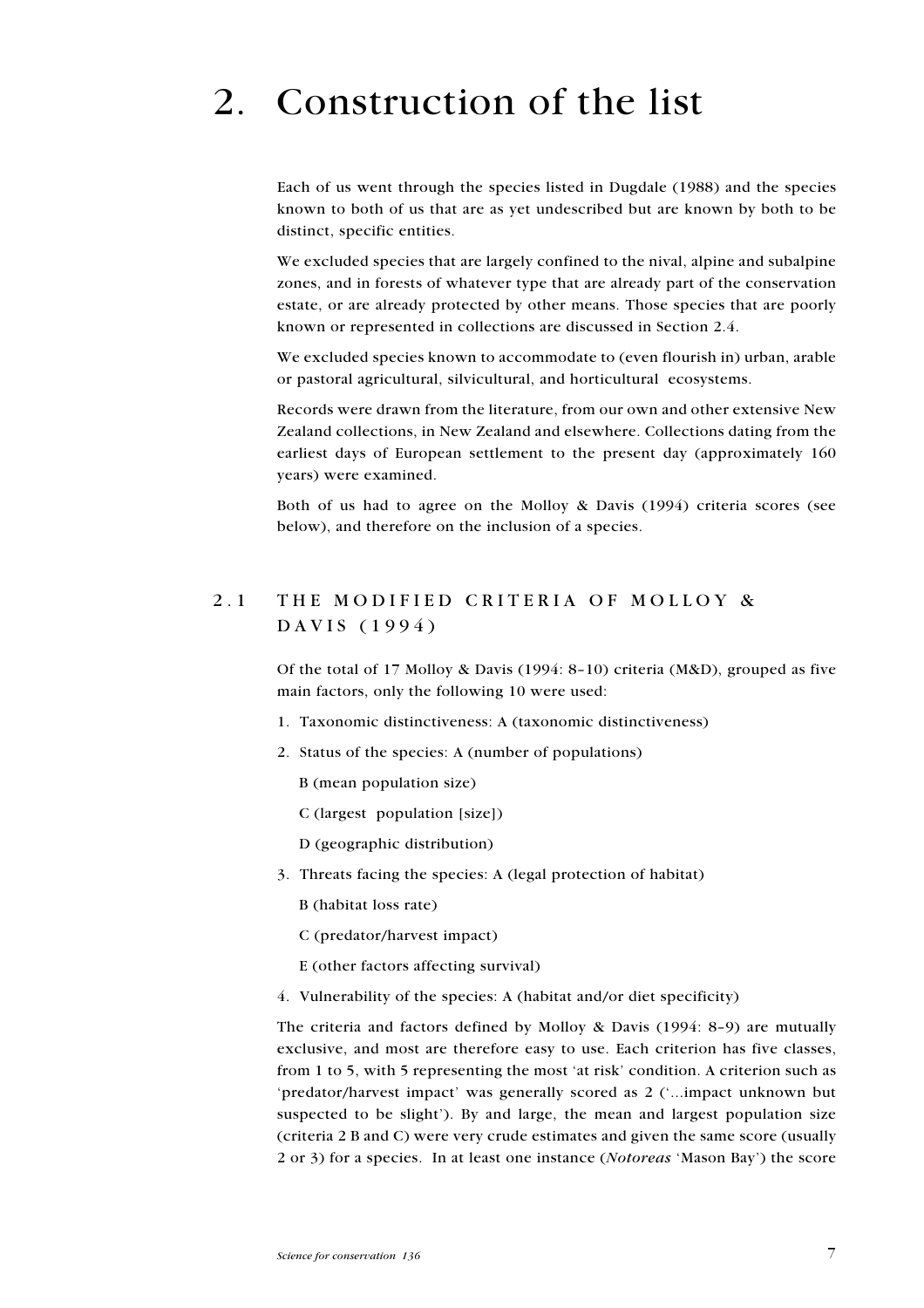was 4, based on personal observation of the entire distribution of the hosts of this taxon at Mason Bay (BHP).

Criteria that imply a greater amount of knowledge of population dynamics or ecology than is available were discarded for this exercise. Discarded criteria were:

2. Status: E (condition of largest populations)

F (population decline rate);

- 3. Threats: D (competition)
- 4. Vulnerability: B (reproductive and/or behavioural specialisations)

C (cultivation or captive breeding);

5. Values: A (Maori cultural values)

B (Pakeha cultural values).

It is possible that each of the 102 species evaluated would achieve a score of 2 for factor 5, Values (A: minor significance, 1; B: regarded as important by a few people [e.g. BHP, JSD], 1), but such an additional score is essentially meaningless.

Scoring was carried out as described by Molloy & Davis (1994:11) and the modified levels for the categories were set at A:  $29+$ ; B:  $23-28$ ; C:  $18-22$ . We are mindful of the caution behind the remark of Molloy & Davis (1994), 'Over time the status of many species is likely to alter. While they may mean the population levels and degree of survival, they may also mean the perceived status. One instance of a change in perceived status has been given here (Thiotricha lindsayi, Section 3.2). For most of the species listed here, it is highly likely that the perceived status will change as more surveys are done in more areas.

The modified M&D scores were the only yardstick used to rank each species.

### 2.2 DEFINITIONS OF THE PATRICK & DUGDALE CATEGORIES

We also derived a set of criteria that described the range of, and/or amount of, information about the species. These criteria essentially looked at changes in historical range, the state of the Type locality, the status of the host or niche, and whether or not the species had been collected since the original description was published. The criterion deemed most significant for the species was chosen. For example, the moth *Titanomis sisyrota* fits categories D (uncommon or rare, biology unknown) and I (presumed extinct). The latter category was considered to be more significant, considering that collecting has been done in contiguous areas. Again both of us had to agree on a criterion for a species. The number of species in each criterion is given in Table 3 and in the list (Appendix 1).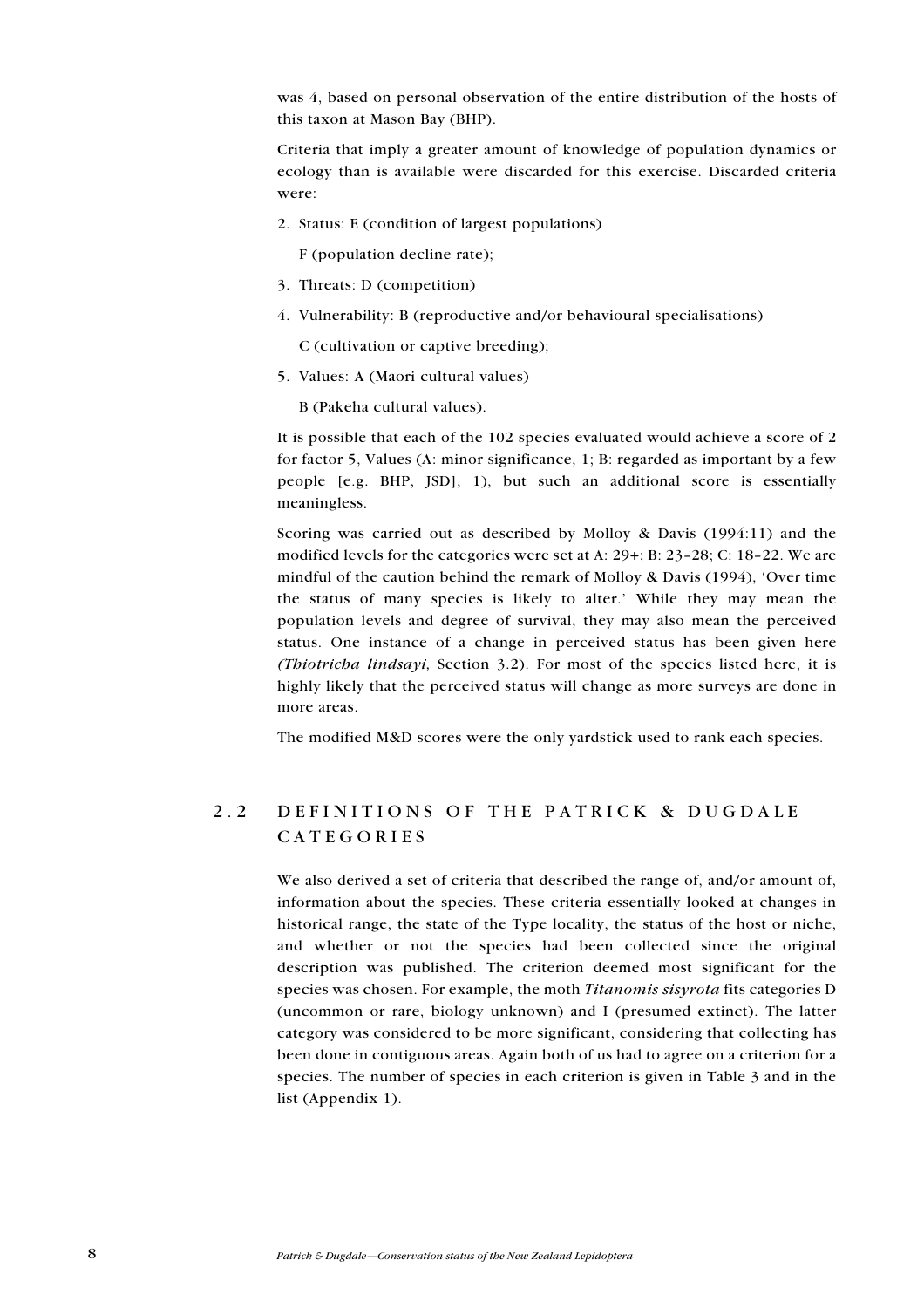Although the Patrick & Dugdale (P&D) categories provide what we consider to be significant background historical and Type locality information, they have not been used in rating the species here.

The P&D criteria are defined as follows:

- A: Uncommonly or rarely encountered but widespread and with no historical evidence of dwindling populations or range contraction, e.g. Isonomeutis restincta (Copromorphidae);
- B: As above but with historical evidence of dwindling populations and range contraction, e.g. Cephalissa siria (Geometridae);
- C: Known only from the Type locality, e.g. Kupea electilis (Crambidae) (includes species for which the Type is lost);
- D: Uncommon or rare, biology unknown, e.g. Thambotricha vates (Epermeniidae);
- E: Type locality grossly altered, e.g. Glyphipterix euastera (Glyphipterigidae);
- F: Type locality at risk, e.g. Kiwaia jeanae (Gelechiidae);
- G: Hostplant/niche at risk, or predator influence seen, in major part of species range, e.g. Pseudocoremia cineracia (Geometridae), hosts at risk; Dodonidia helmsi (Nymphalidae), predation by adventive social wasps;
- H: Genetic swamping of the endemic population by self-adventive Australian sister taxon, e.g. Zizina [labradus] oxleyi by Z. [l.] labradus (Lycaenidae) in ' $oxleyi'$  districts HB, NN, MB, KA, NC within historical times (Gibbs 1981);
- I: No record of capture for >25 years, and now possibly extinct, e.g. Titanomis sisyrota (Tineidae in the sense of Hudson 1928).

#### 2.3 LIST FORMAT

Our list (Appendix 1) gives the species' current name or status, the author of the name (parentheses mean the species was originally described in a different genus), date and page of the original published description, family name, Type locality, Ecological District and [Type repository acronym]. Then follows geographic range, usually as a list of 2-letter codes that denote areas where the species is known to occur (defined by Crosby et al. 1976).

The third line gives the modified Molloy & Davis (1994) category and score (out of 50) as mM&D: n/50; whether or not it was listed by Molloy & Davis (1994); and the Patrick & Dugdale (as P&D) category (see Section 2.2). Then follow any remarks we feel might be helpful, such as information on hosts/niches, Type locality, or any other distinctive features of the species. Thus:

1. Acroclita discariana Philpott, 1930: 248 (Tortricidae). Porter River CANTERBURY: Craigieburn/Torlesse [CMNZ]. Range: MB, NC, MC.

mM&D: A (29/50). Not listed in M&D 1994. P&D: G

Host: Discaria toumatou, matagouri (Rhamnaceae); larval webbing very distinctive. As this species (1) is present over only parts of its host's range, and (2) has no legal protection at any known site, it is more vulnerable than most.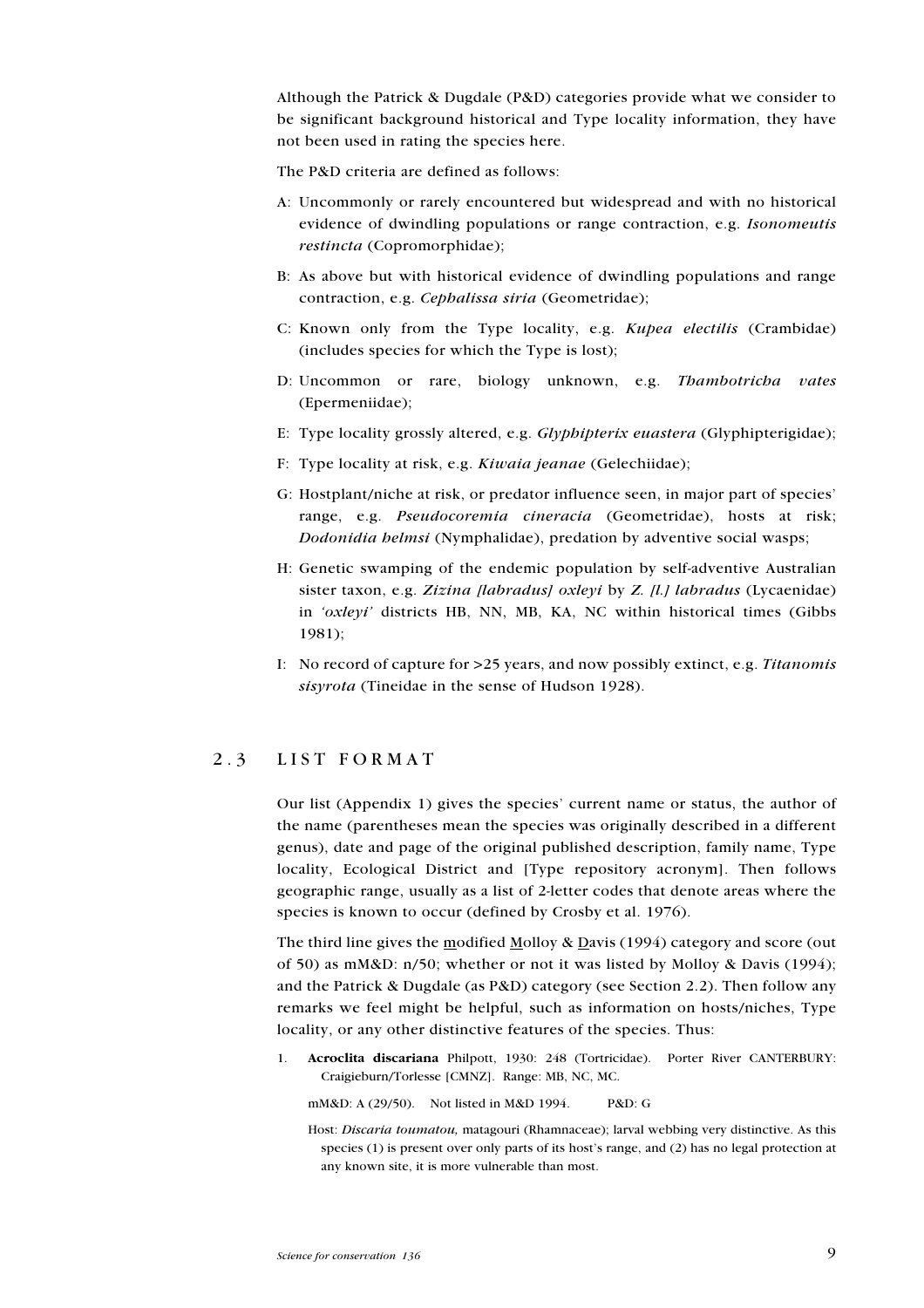It will be seen that there is an emphasis on the Type locality. This is the place at which the Type specimen (or the series of Type specimens) was collected. A Type specimen is the smallest possible sample of the Type population. In the light of the increasingly complex concepts of what is a species, and the currently increasing ability to recognise and adopt genomic and biochemical characters to distinguish between genetically incompatible entities, the Type population in the Type locality is the one from which specimens for any molecular investigation should initially be drawn, to provide a basis for comparison with other, non-Type populations. New Zealand invertebrates provide many examples of allopatric chains of isolated populations, some of which have names and, often only on that basis, are regarded as separate species. Recognising Type populations and using them as a standard in interpopulation comparisons is a reproducible way of cutting down on speculation. With the increasing fragmentation of many habitats, some degree of protection of at least the Type locality and therefore the Type population will ensure survival of the basic standard for comparison, whether morphological, molecular, ecological or ethological, pertaining to that species.

There will inevitably be omissions. New information will provoke emendations, and this list has been amended over the last two years. Other species will be discovered, and 'old' species will be re-interpreted. We earnestly hope that all this will lead to the celebratory downgrading of a species' status.

#### 2.4 UNEVALUATED SPECIES

There are 10 species that we did not evaluate because (1) nothing is known save for the Type specimen or information about it, or (2) they have been recently discovered at restricted sites; or (3) the available information is too enigmatic to do a 'Molloy & Davis' evaluation.

Some of these unevaluated species are in taxonomic groups that have been virtually unworked for over 50 years, and all are candidates for further work, in particular on their biologies. None are known or thought to be key species phylogenetically (cf. #106: Thambotricha vates). Some belong to groups in which their congeners have successfully withstood 150 years of plant community change.

These species, which are listed below, are comparable to plant taxa in the de Lange & Norton (1998) rarity category 'Insufficiently Known' or possibly their 'watch list', 'Taxonomically indeterminate'. Most of the 10 species are included in Patrick & Dugdale's category C (known only from the Type or Type description).

Chersadaula ochrogaster, Eudonia linealis, Gadira 'black-brown EGW', Hierodoris 'tiger stripes RJBH', Izatha griseata, I. psychra, I. rigescens, Porina mairi, Schiffermuelleria orthophanes, Stigmella maoriella.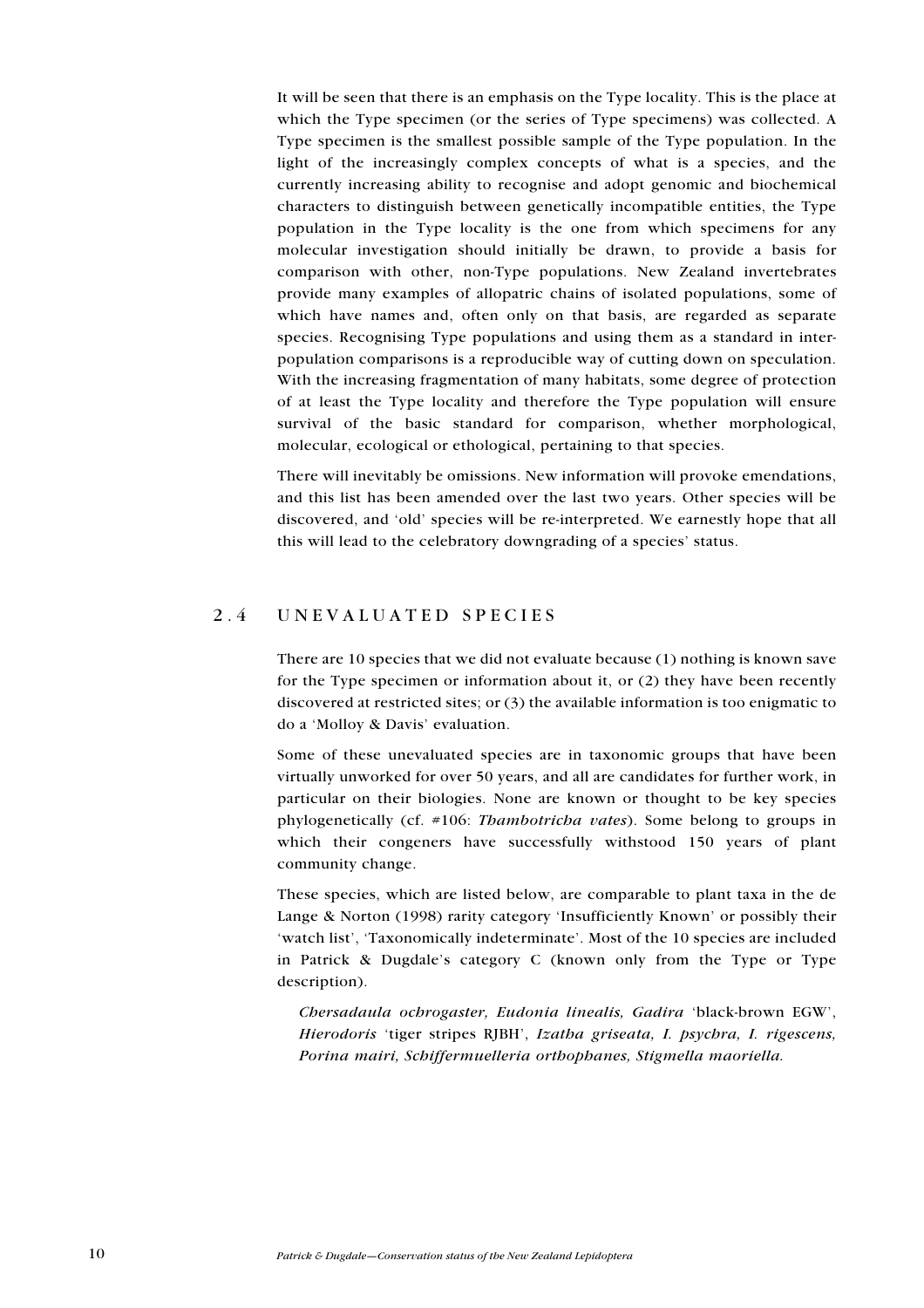### 3. Results and discussion

#### 3.1 NUMBERS OF SPECIES AT RISK

Table 1 gives the species considered to be 'at risk' in each DOC Conservancy, with many species shared between Conservancies. While it is tempting to consider that the high numbers of 'at risk' species in Canterbury (49) and Otago (39) are the result of greater collecting effort, an equally plausible explanation is that these areas (and Marlborough and Southland) contain most of the rainshadow grey shrublands and short-tussock grasslands in New Zealand, with their own distinctive biota, often with chains of allopatric species. These plant communities often are on easily developed land and thus difficult to protect or maintain in the presence of adventive herbivores and weedy plant species. The preponderance of 'at risk' species in the South Island is also a reflection of the more species-rich South Island fauna generally. We consider that this list will alert conservation workers to the problems in their locality. See remarks about Table 3, below.

| TABLE 1. NUMBER OF 'AT RISK' SPECIES BY DOC CONSERVANCY. |  |  |  |  |  |
|----------------------------------------------------------|--|--|--|--|--|
|----------------------------------------------------------|--|--|--|--|--|

| Canterbury         | 49 | Auckland              | 12 |
|--------------------|----|-----------------------|----|
| Nelson/Marlborough | 29 | Bay of Plenty         | 8  |
| Otago              | 39 | East Coast/Hawkes Bay | 9  |
| Southland          | 26 | Northland             | 6  |
| <b>West Coast</b>  | 14 | Tongariro/Taupo       | 17 |
|                    |    | Waikato               | 3  |
|                    |    | Wanganui              | 13 |
|                    |    | Wellington            | 25 |
|                    |    |                       |    |

Table 2 lists the number of 'at risk' species in each of the Patrick & Dugdale (P&D) categories (defined in Section 2.2). These categories attempt to encapsulate the collecting history and, where relevant, the status of the Type locality, or host or niche of the species. In some ways, this group of categories has a relationship to 'Category I' of Molloy & Davis (1994: 58), namely 'species about which little information exists, but which are considered threatened'. The majority of these species either appear to be known only from the Type locality and/or are those for which there is no biological information. Another significant number are endangered in part of their range, and for several, the Type locality is at risk. Interestingly, only 6 species have their Type locality destroyed.

In Table  $3$ , the numbers of 'at risk' species confined to each of five broad community types are listed. The preponderance of species associated with nonforest communities is striking, and the few areas of such communities that are protected may be a result of a commonly held mind-set, that shrublands are not as 'important' as forests. In fact, in both islands, shrublands or shrub/grasslands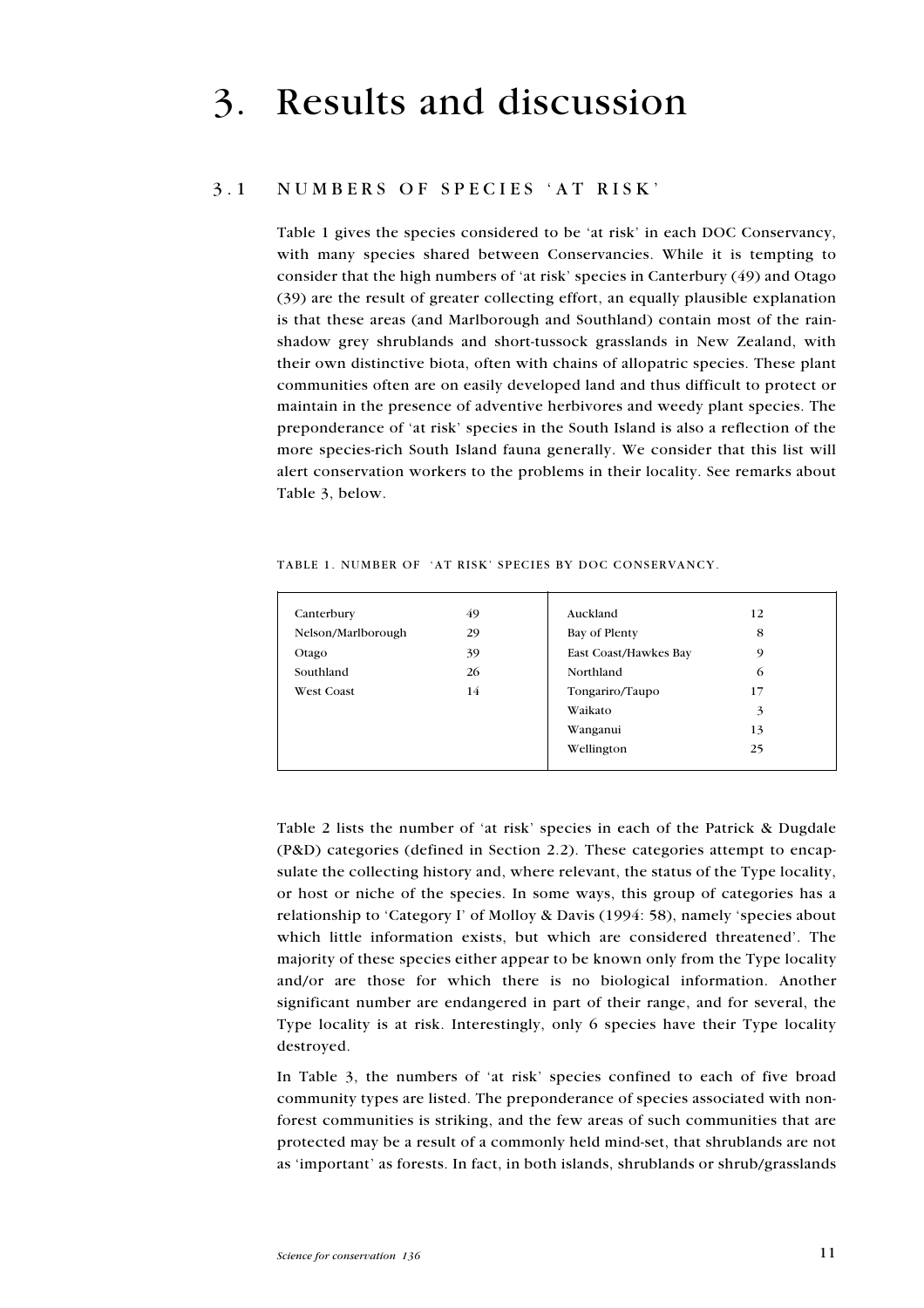#### TABLE 2. NUMBERS OF SPECIES IN THE PATRICK & DUGDALE CATEGORIES

| A     | (uncommon, but no evidence of decline) | 2   |
|-------|----------------------------------------|-----|
| B     | (uncommon, evidence of decline)        | 6   |
| C     | (only known from Type locality)        | 38  |
| D     | (uncommon/rare, biology unknown)       | 21  |
| Е     | (Type locality grossly altered)        | 7   |
| F     | (Type locality at risk)                | 12  |
| G     | (major hostplant or predator risks)    | 26  |
| н     | (genetic swamping)                     | 1   |
| T     | (presumed extinct)                     | 1   |
| Total |                                        | 114 |

support a biota that has no herbivorous Lepidoptera in common with forest communities. If one regards the exposed coastal communities as a part of the shrub/grassland and riverbed/bluff (i.e. non-forest) communities, well over 60% of 'at risk' species would be supported in these plant communities.

The high number of species in the 'non-forest' communities is also a reflection of (1) the lack of specialist lepidopterous herbivores in lowland and northern

TABLE 3. NUMBER OF 'AT RISK' SPECIES BY COMMUNITY TYPE.

| Forest                                         |     |
|------------------------------------------------|-----|
|                                                | 34  |
| Non-alpine shrub/grasslands, riverbeds, bluffs | 52  |
| Coastal plant communities                      | 17  |
| Subalpine/alpine plant communities             | 7   |
| Bogs, flushes, mires                           | 1   |
| Unknown                                        | 3   |
| Total                                          | 114 |

(i.e. warm) forests; (2) the great diversity of specialist herbivores, with some represented by suites of species on many plant genera with species characteristic of non-forest sites (Dugdale 1977); (3) land managers still finding that shrubland or shrub/ grassland is cheaper to clear (destroy) for pasture or cropping than is forest. In New Zealand, major plant constituents of shrub/grasslands (e.g. Festuca, Carmichaelia, Coprosma, Dracophyllum, Hebe, Melicytus s.l., Olearia, Pimelea, Pittosporum, Poa) are rich in monophagous herbivores. Only Olearia is known to support many polyphagous herbivores (Patrick 1999, submitted); the rest are characterised by their small or almost non-existent polyphage

fauna (Dugdale 1998). Worldwide, there are more specialist (monophagous) than generalist (polyphagous) herbivores (Jermy 1984), and New Zealand is no exception; this means that in a country where there is continued attrition of its endemic floristic communities, many of our endemic herbivorous species will be at risk.

The number of 'at risk' species we rated to be in our equivalent of the Molloy  $\&$ Davis (1994) categories A, B, and C (their descending scale of conservation priority ratings, see Section 2.1) is:

Category A: 42; Category B: 42; Category C: 20; and Unevaluated, 10.

There is no difference between the numbers of species in the two higher categories. In our opinion, of the Category A species, there are 29 which seem in urgent need of conservation action. In most instances they are either restricted to 'unprotected' localities suffering ongoing damage, or have not been seen for many years, or appear to be in decline, or their biologies are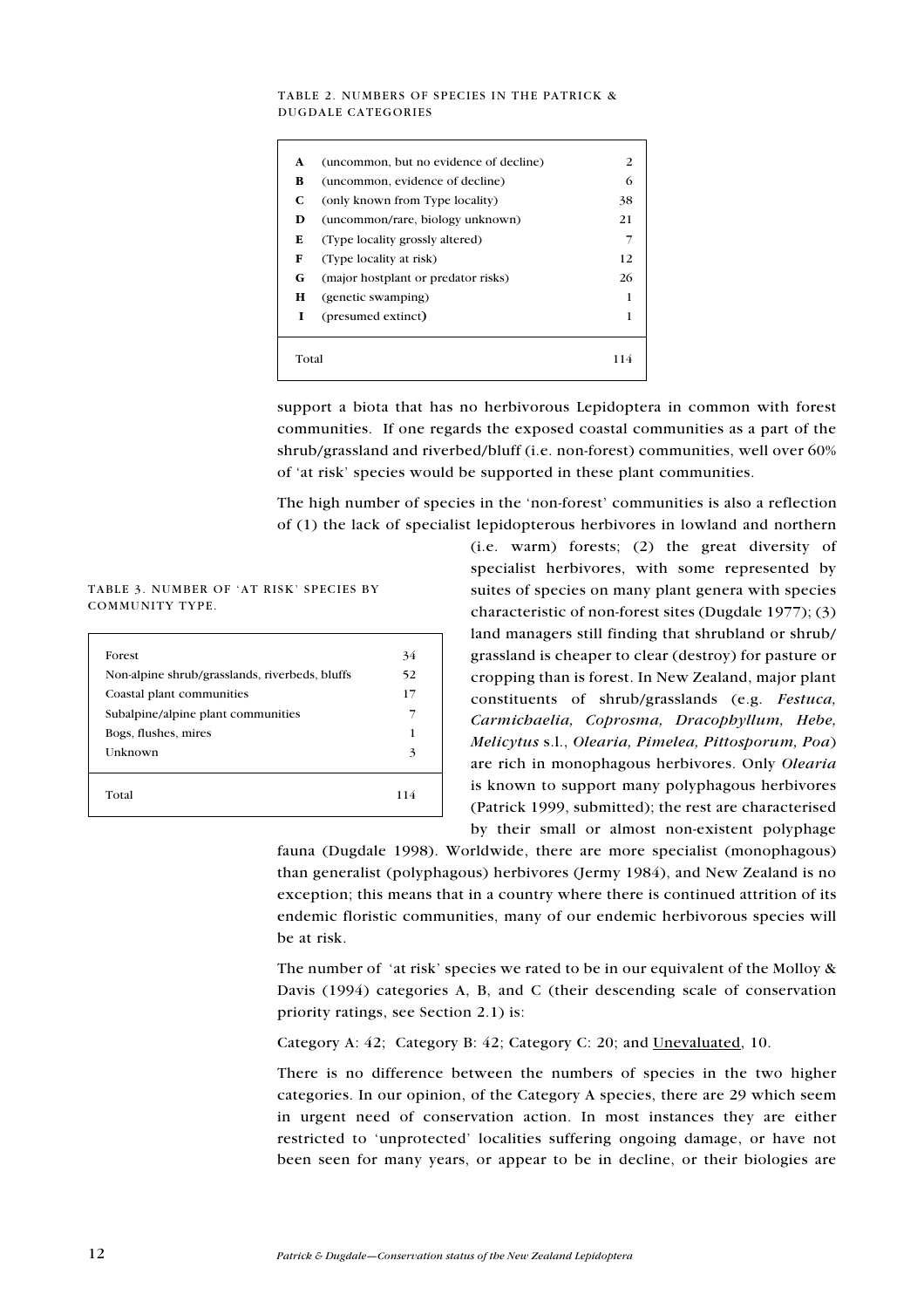unknown (and hence encountering them is governed by chance). These species (listed in Section 4.1) are largely indicative of plant communities that are also worthy of conservation attention.

### 3.2 HABITATS OF THE LISTED LEPIDOPTERA

Most of the species in this assessment are herbivores; with a very few exceptions, the large assemblage of detritivores characteristic of the New Zealand biota (Dugdale 1996) appear not to be at risk. One reason may be that few species are known from non-forest situations such as exposed coastal and shrub/grassland communities. As most herbivorous Lepidoptera species each have specific hosts (Jermy1984) many are prone to extinction by degradation or destruction of their host habitat. It is clear from Table 3 that most of the 'at risk' Lepidoptera species in New Zealand are members of shrub/grassland communities. Table 1 shows that conservancies with a major share of such communities (Canterbury, Otago) also have a major share of 'at risk' species.

Those listed species dependent on a single hostplant or a suite of closely related hostplant species, are particularly well represented in the shrub/grassland communities and are absent from forest communities. While some species are found over the whole range of their hosts (e.g. #31 Ericodesma cuneata on korokio, Corokia cotoneaster, from Manapouri FD/SL north to Pureora TO), others are restricted to a part of that range (e.g.  $\#1$  Acroclita discariana on matagouri, Discaria toumatou). Causes of such geographic restriction are largely unknown.

#### 3.3 NEED FOR INFORMATION

Species in this Order emerge as adults in different months, and inhabit different ecosystems from sea level on the rocky coast to the highest alpine areas. The huge variety of life-histories and seasonalities of each mobile life-form of each species (i.e. larvae, adults) means that capture at a place may well be as much due to luck as to planning or technique. As very little is known about adult seasonality (periodicity) and nothing is known about larval biology for most of these species, further study would greatly enhance their conservation success. To this end, there is a pressing need for entomologists to produce identification guides to many of these species, for training of DOC field staff to recognise both the (often endangered) host and the endangered insect. More collaboration needs to be encouraged between systematists (museums, MAF, Crown Research Institutes) and DOC staff both in Conservancies and at the Science & Research Unit.

We stress that this study is preliminary, and a snapshot in time. It will be affected by new information, and by new events or new methods of detection of the presence of Lepidoptera species. As an example of the former, a previous draft of this list included the case-bearer Thiotricha lindsayi Philpott (Gelechiidae). This species is now known to have caused massive but temporary defoliaton of beech species at the head of Lake Rotoiti (Nelson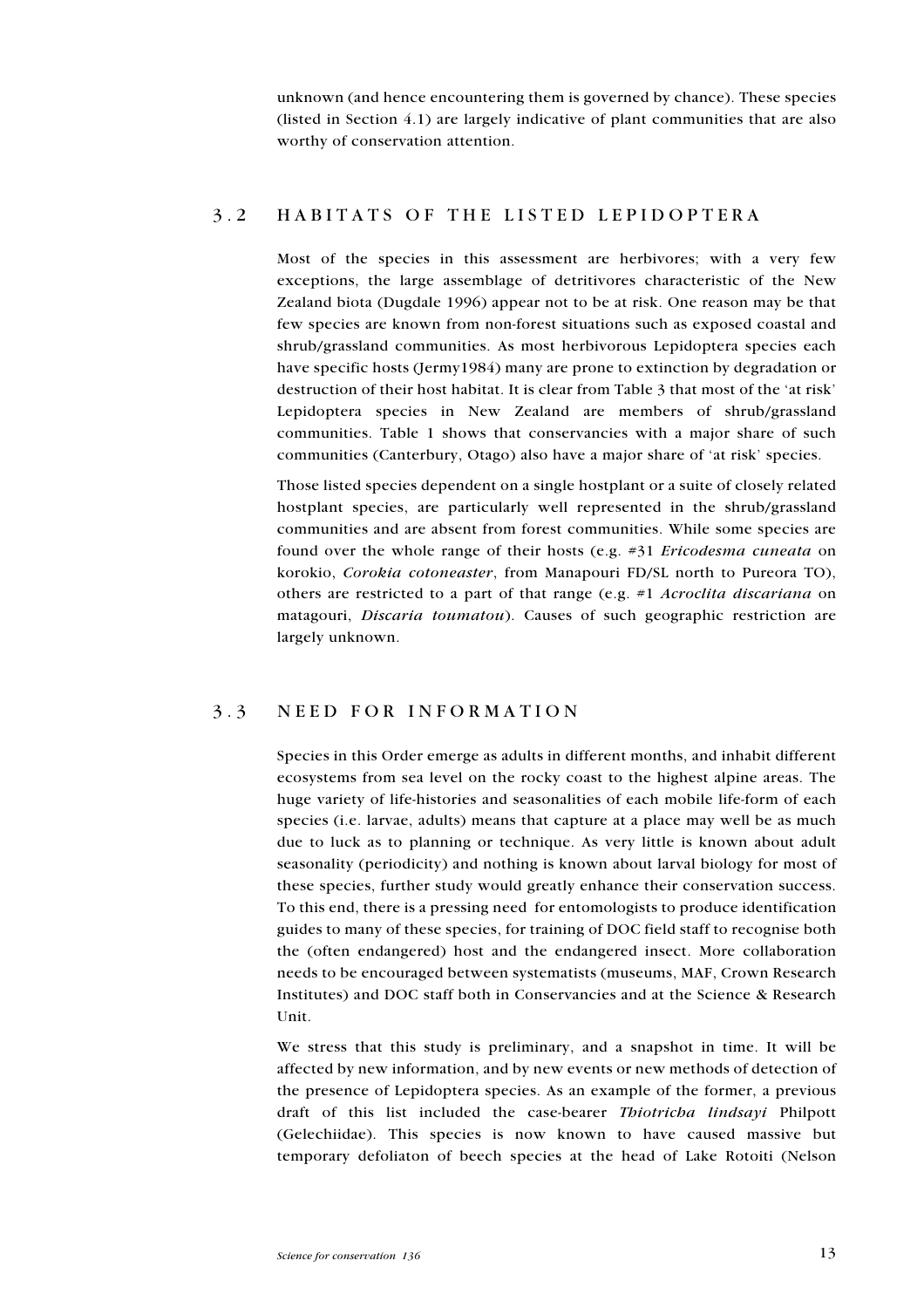Conservancy) in spring 1997. Before this, T. lindsayi was known only from the holotype male collected at Glen Tui, Mt Thomas Forest Park (Canterbury Conservancy). Previous collecting in Nelson Lakes had yielded only the widespread and well-known sister species, T. tetraphala Meyrick. It is hard to argue conservation priority for a species that produces epidemic populations over a large area and largely on the conservational estate.

There is a dearth of the sort of well-ordered, organised surveys providing statistically robust information being done in the Mackenzie Basin by Dr E.G. White. While such work is expensive and labour-intensive, it yields insights not otherwise available to biologists and conservation managers. Dr White has found that some species listed here (e.g.  $\#107$ :*Theoxena scissaria*) can be seen to be quite abundant provided that you are there at the right time. Information such as this has made us downgrade this species and remove it from those judged to be in urgent need of conservation action (see Section 4.1).

Speciation patterns as in, for example,  $#69-#77$  Notoreas, may be indicators of similar patterns in other insect Orders, particularly if the other insect shares the same host. Similarly, presence of an unusual species, or one known to be associated with another animal or plant may be an indicator of the presence of that previously undetected animal or plant, e.g. the moths associated with mistletoes (Patrick & Dugdale 1997), or  $#5$  *Archyala opulenta* and the bat Mystacina, on the guano of which the caterpillar feeds (NZAC records).

This study will be of relevance should similar analyses be done for the other major Orders. One such could be done for some sections of Coleoptera for which good databases and collections exist, e.g. superfamilies Chrysomeloidea (leaf-beetles, longhorns) and Curculionoidea (weevils), or the largely predatory superfamily Caraboidea. For Diptera, the current catalogue (Evenhuis 1989) relies in large part on Miller (1950), and too many families, including the largest, lack adequate modern treatment.

The results of a study, separately funded by DOC, of the two Category A threatened moth species have been submitted for publication (Patrick, in press). Both Asaphodes stinaria and Xanthorhoe bulbulata remain threatened, with further research needed to detect their natural hostplants.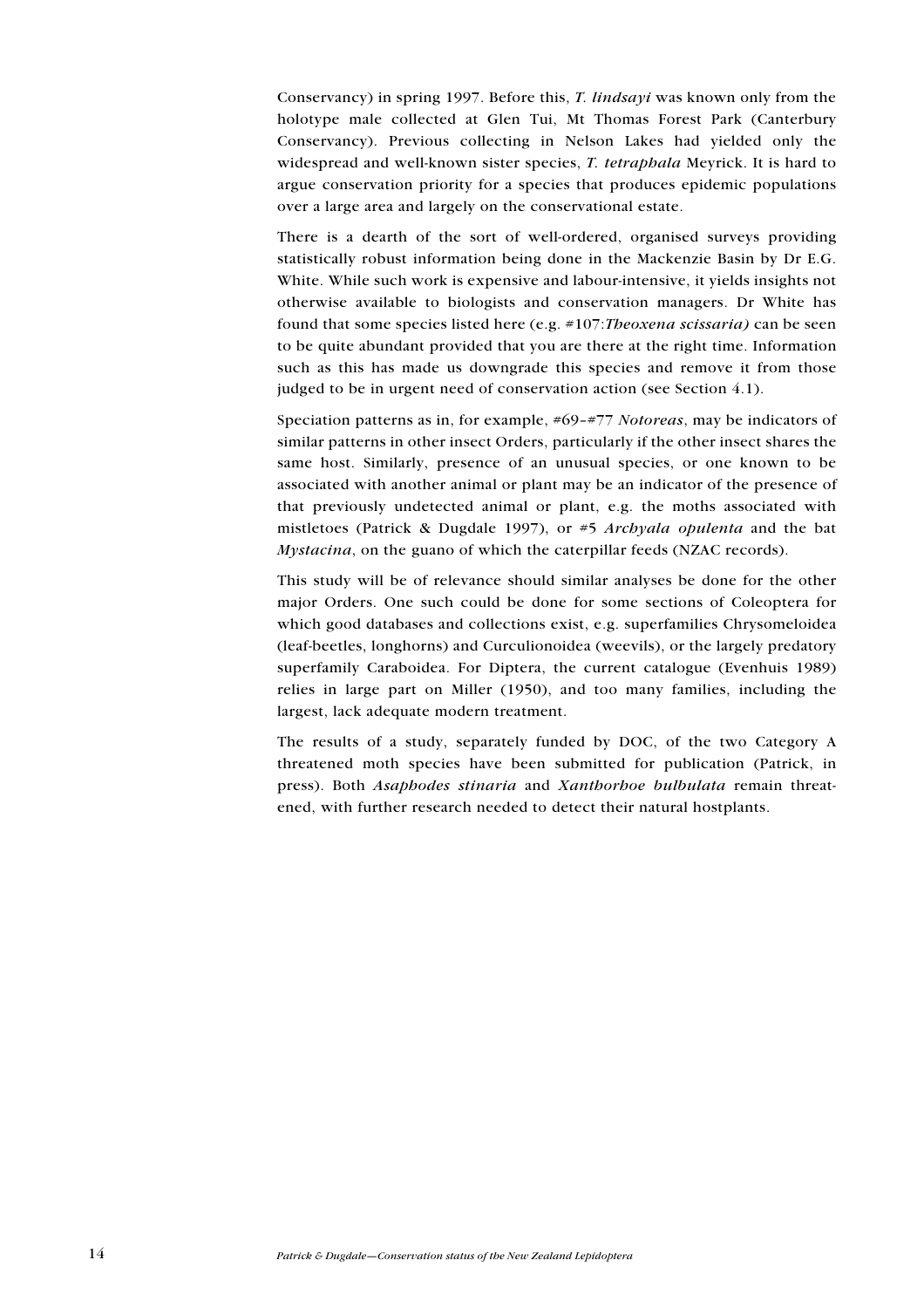# 4. Conclusions

Of the c. 1685 endemic species in 35 families (out of a total of 1800+ naturally occurring species in 40 families) in New Zealand, 114 (6.8%) in 22 families were assessed (in our experience) as having conservation significance, with the following attributes:

- Widespread but rarely encountered, no evidence of historical range contraction (2 species);
- Once widespread, with historical range contraction (6 species);
- Known only from the original specimen or collecting locality (38 species);
- Widespread but uncommon or rare and biology unknown (21 species);
- Type (original collecting) locality destroyed or grossly altered (7 species)
- Type locality at risk (12 species)
- Hostplant at risk through land development, or populations lowered by adventive predators (26 species);
- New Zealand populations genetically swamped by self-adventive Australian sistertaxon (1 species);
- No records or sightings in the last 25 years, and therefore presumed extinct (1) species).

More species in shrub/grasslands (52 species) are considered at risk than in forest (34 species). Coastal biotopes shelter 17 species. This distribution is reflected in the numbers of species relevant to each DOC conservancy, with Canterbury, Otago and Southland combined including over 50% of the species listed here. While it could be argued that this may reflect collecting effort, it can also be argued that it reflects the greater number of species in shrub/grassland communities in the eastern South Island than elsewhere.

Of the 42 species judged here to be in Category A, 29 (listed below) are considered to be in urgent need of conservation action. Only two were listed in Molloy & Davis (1994). These taxa, which merit listing in any revised DOC list, are given in Section 4.1. For all, either the localities have been modified or are at risk through small size or inappropriate use, or the species has not been seen for >25 years. Brief notes are given in Appendix 1 with each of these species.

### 4.1 SPECIES IN URGENT NEED OF CONSERVATION ACTION

Species in bold were listed in Molloy & Davis (1994), p. 24, 25 [M&D Category A]; those underlined were amongst those listed on p. 59 [M&D Category X] and p. 61 [M&D Category I]: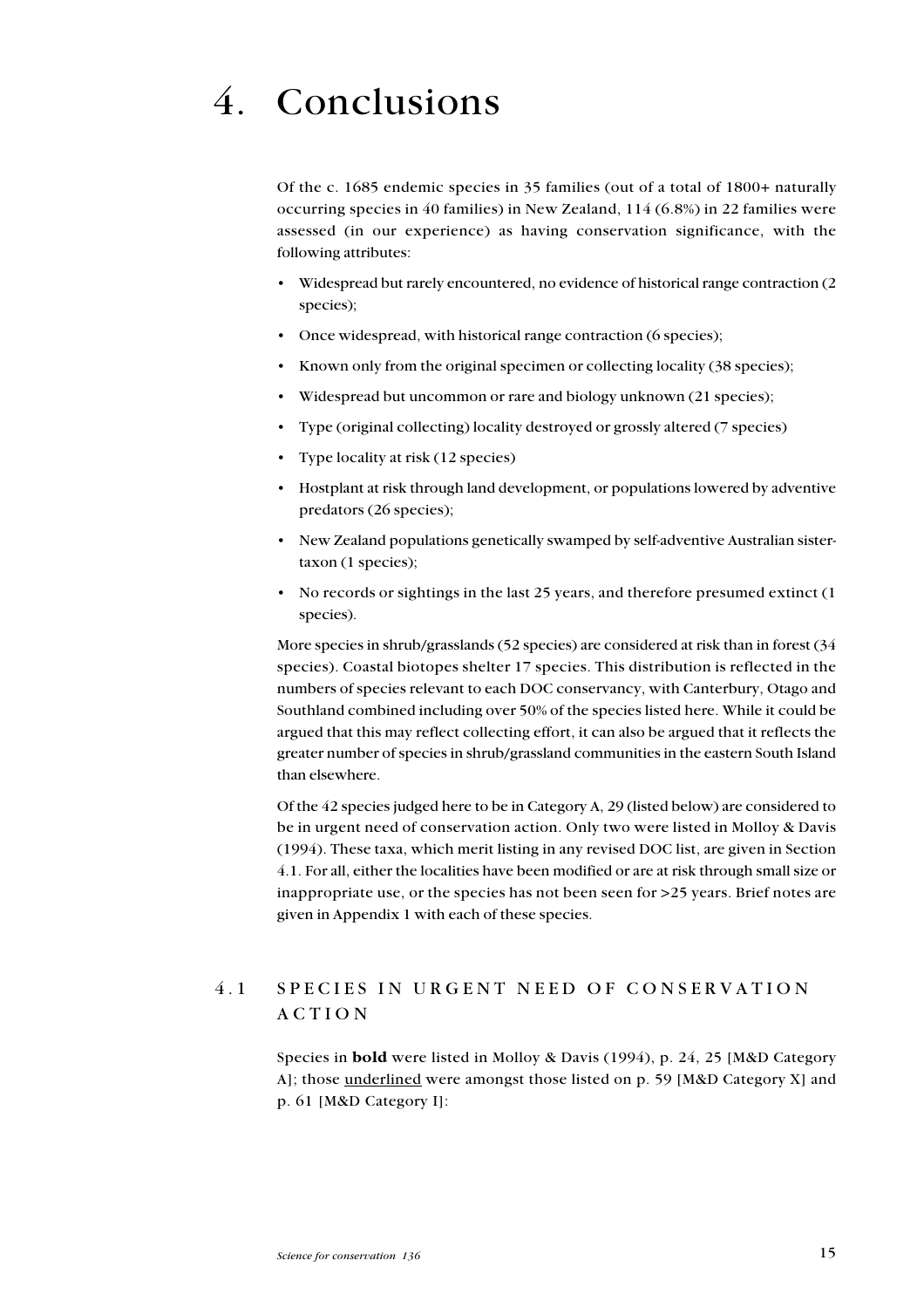Acroclita discariana; Asaphodes frivola; Asaphodes imperfecta; Asaphodes stinaria; Australothis volatilis; Epichorista lindsayi; Euxoa cerapachoides; Gadira petraula; Gingidiobora nebulosa; Graphania omicron; Heterocrossa maculata; Hierodoris 'clear wings'; Kiwaia pumila; Kiwaia 'plains jumper'; Kupea electilis; Meterana 'Foveaux Strait'; Notoreas 'Castlepoint'; N. 'Cape Campbell', N. 'South Shag River', N. 'Mason Bay'; *Orocrambus fugitivellus*; *O. sophronellus*; *O. 'MacKenzie'*; Orthoclydon pseudostinaria; Pseudocoremia 'Knobby'; Scythris 'stripe'; Titanomis sisyrota; Xanthorhoe bulbulata; X. lophogramma.

## 5. Recommendations

- 1. Particular emphasis should go on surveys of natural shrub/grassland, coastal areas, and lowland forest areas for the species listed, particularly in Wellington, Marlborough, Canterbury, Southland, and Otago. Such surveys are needed as these conservancies hold the most 'at risk' species. The surveys would aim to establish presence/absence, biological aspects such as hosts/preferred habitats, some estimates of population size, and population threats, on which to base strategies for conservation.
- 2. Institutions employing lepidopterists should be encouraged to provide training in surveying for, and field recognition of the species relevant to DOC Conservancies and Districts.
- 3. Known populations of at least high-scoring Category A threatened species listed here should be monitored using standard methodologies as outlined by Green (1996). Priority would be given to those species for which the Type locality or the habitat are under threat by land development activities.
- 4. Gaining protection for land containing populations of species in Recommendation 3 should be vigorously pursued as there is a high probability that presence of a threatened Lepidoptera species indicates presence of other natural history elements of high conservation interest.
- 5. Of the 42 species judged here to be in Category A, 29 (listed in Section 4.1) are considered to be in urgent need of conservation action.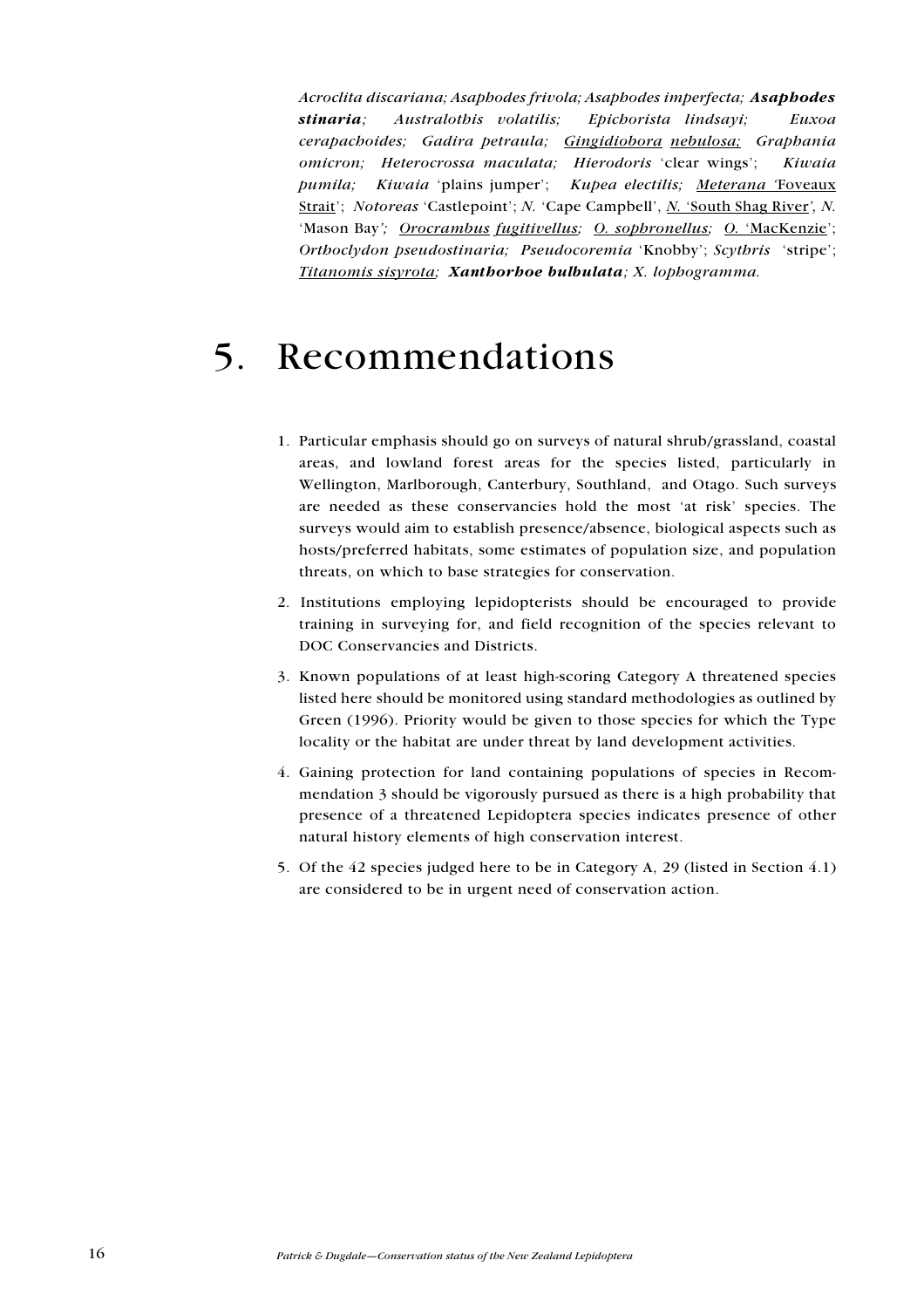# 6. Acknowledgments

We are grateful for the great assistance we received from Department of Conservation and Manaaki Whenua-Landcare Research NZ Ltd, variously for support, and access to collections (notably NZAC) and facilities. We are grateful to Drs R.J.B. Hoare and E.G. White for patiently pointing out shortcomings in key areas of the manuscript and for suggesting inclusions; and we thank the many colleagues over the years for supplying us with information and/or specimens, or assistance on field trips, in particular John Barkla (DOC, Otago), Robin Craw (Otago Museum), Trevor Crosby (NZAC), Phred Dobbens DOC, Stewart I.), John Douglas (Alexandra), John Early (AMNZ), Eric Edwards (DOC, Southland), Ted Edwards (ANIC), George Gibbs (VUW), Robert Hoare (NZAC), Brian Lyford (Queenstown), Rod Macfarlane (Christchurch), John Marris (LUNZ), Ian Millar (DOC, Nelson), Craig Miller (DOC, Hokitika), Carol Muir (LUNZ), Colin Ogle (DOC, Wanganui), Ricardo Palma (MONZ), Peter Peckham (New Plymouth), Brian Rance (DOC, Southland), Greg Sherley (DOC S&R), Lisa Sinclair (DOC S&RU), Kay Stark, Graeme Ure (DOC, Nelson), John Ward (CMNZ), Graeme White (Christchurch).

We acknowledge with thanks the helpful comments of an anonymous referee, and also Dr E.G. White's generosity in making his records available.

This publication originated from work done under Department of Conservation Investigation no. 3127. It was approved for publication by the Manager, Science & Research Unit, Science Technology and Information Services, Department of Conservation, Wellington.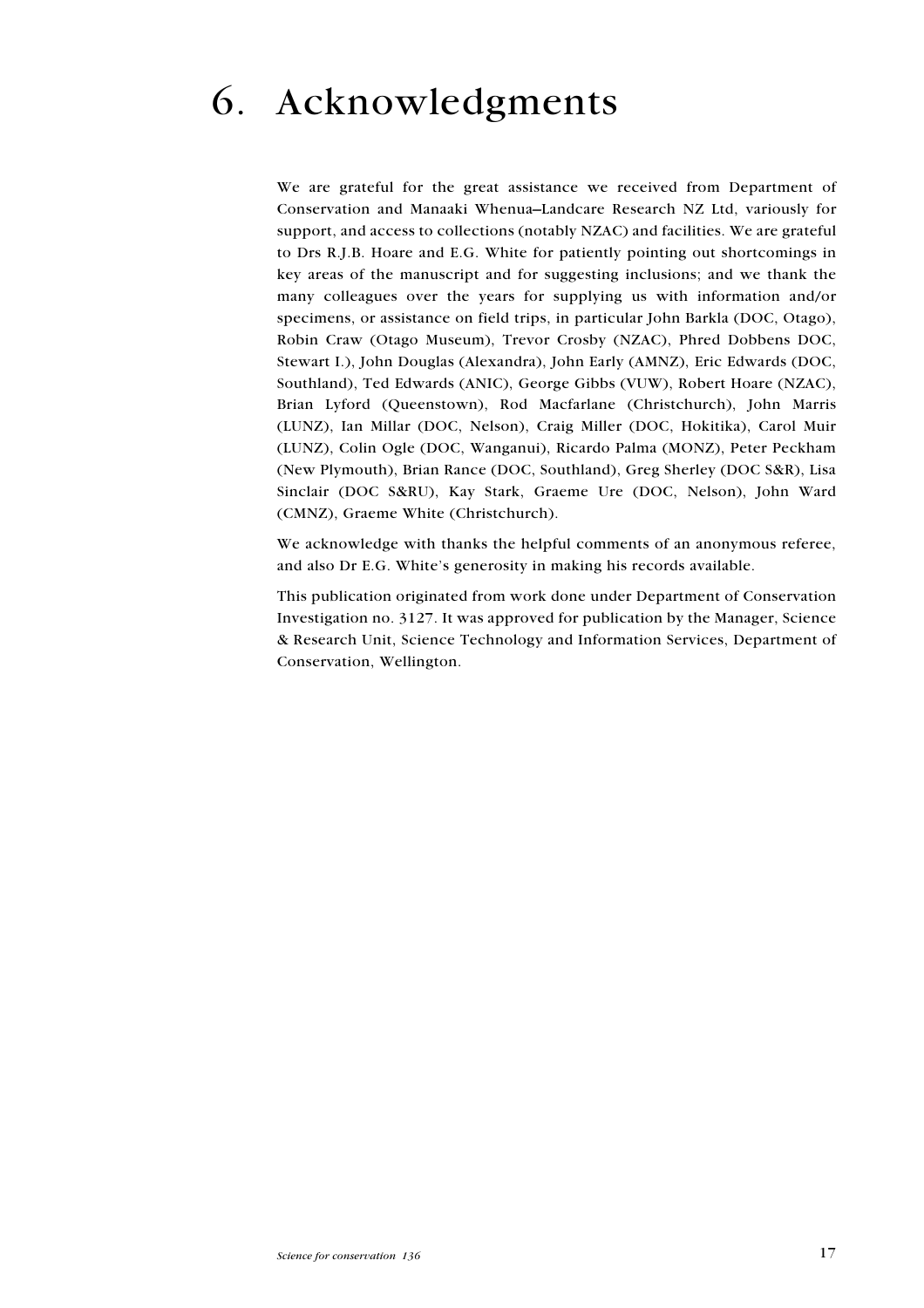## 7. References

- Butler, A.G. 1874: The Lepidoptera of New Zealand, In Insects, by Adam White and Arthur Gardiner Butler, In Richardson, J.; Gray, J.E. (eds) The zoology of the voyage of HMS Erebus & Terror ..... London, E.W. Janson. 51 p., 10 pl.
- Crosby, T. K.; Dugdale, J.S.; Watt, J.C. 1976: Recording specimen localities in New Zealand; an arbitrary system of areas and codes defined. New Zealand journal of zoology  $3:69 + \text{map}$ .
- de Lange, P.J.; Norton, D.A. 1998: Revisiting rarity: a botanical perspective on the meanings of rarity and the classification of New Zealand's uncommon plants. In Ecosystems, Entomology & Plants (Proceedings of a symposium held at Lincoln University). Royal Society of New Zealand miscellaneous series 48: 145-160.
- Donner, H.; Wilkinson, C. 1989: Nepticulidae (Insecta: Lepidoptera). Fauna of New Zealand 16. 92 p.
- Dugdale, J.S. 1977: Some characteristics of phytophagous insects and their hosts in New Zealand. New Zealand Entomologist 6(3): 213-221.
- Dugdale, J.S.1988: Lepidoptera—annotated catalogue and keys to family-group taxa. Fauna of New Zealand 14. 262 p.
- Dugdale, J.S. 1995: A new genus and species of New Zealand Carposinidae. New Zealand Journal of Zoology 22: 213-216.
- Dugdale, J.S. 1996: Natural history and identification of litter-feeding Lepidoptera larvae (Insecta) in beech forests, Orongorongo Valley, New Zealand, with especial reference to the diet of mice (Mus musculus). Journal of the Royal Society of New Zealand  $26(2)$ : 251-274.
- Dugdale, J.S. 1998: Features of Lepidoptera-hostplant associations in New Zealand. In Ecosystems, Entomology & Plants (Proceedings of a symposium held at Lincoln University). Royal Society of New Zealand miscellaneous series 48: 25-29.
- Emberson, R.M. 1994: The size and shape of the New Zealand insect fauna. In Ecosystems, Entomology & Plants (Proceedings of a symposium held at Lincoln University). Royal Society of New Zealand miscellaneous series 48: 31-37.
- Evenhuis, N.L.1989: Catalog of the Diptera of the Australasian and Oceanian Regions. Bishop Museum Press & E.J.Brill. 1155 p.
- Gibbs, G.W. 1981: New Zealand butterflies: Identification and natural bistory. Collins, Auckland, Sydney, London. p. 162-164.
- Green, C.J. 1996: Survey and monitoring techniques for insects. Ecological Management [Department of Conservation, New Zealand] no. 4: 73-90.
- Hudson, G.V. 1928: The butterflies and moths of New Zealand. Wellington, Ferguson & Osborn Ltd. 382 p., 52 pl.
- Hudson, G.V. 1939: A supplement to the butterflies and moths of New Zealand. Wellington, Ferguson & Osborn Ltd. p. ii  $+ 387 - 481$ , pl. 53-62.
- Jermy, T. 1984: Evolution of insect/hostplant relationships. American Naturalist 124(5): 609-630.
- Miller, D. 1950: Catalogue of the Diptera of the New Zealand Sub-region. New Zealand DSIR Bulletin 100: 6-194.
- Molloy, J.; Davis, A. 1994: Setting priorities for the conservation of New Zealand's threatened plants and animals. 2nd edn, collated by Christine Tisdall. Wellington, Department of Conservation. 64 p.
- Patrick, B.H. 1994: Lepidoptera of the southern Plains and coast of New Zealand Miscellaneous series, Department of Conservation Dunedin, Dunedin, No. 17: 45 pp.
- Patrick, B.H. In press: Conservation status of two rare New Zealand geometrid moths. Science for conservation.
- Patrick, B.H.; Dugdale, J.S. 1997: Mistletoe moths. Pp. 125-132. In: de Lange, P. J.; Norton, D.A. (eds) New Zealand's loranthaceous mistletoes. Proceedings of a workshop hosted by the Threatened Species Unit, Department of Conservation, Cass, July 1995.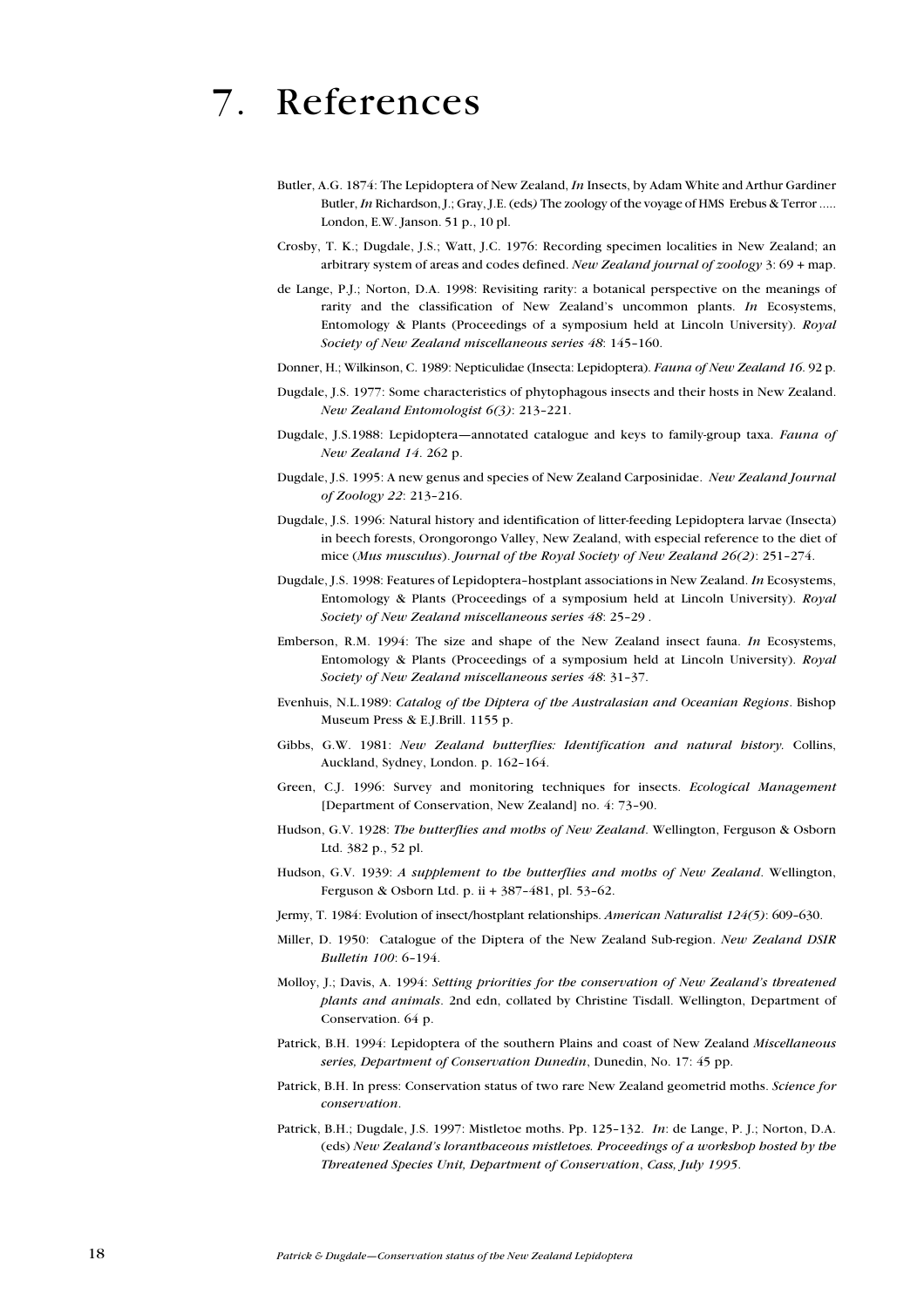# 8. Appendix 1

### List of Lepidoptera species considered to be at risk

Species in need of action marked \*

Unless otherwise indicated, species were not listed by Molloy & Davis (1994).

\*1. Acroclita discariana Philpott, 1930: 248 (Tortricidae). Porter River CANTERBURY: Craigieburn/Torlesse[CMNZ]. Range: MB, NC, MC.

mM&D score: A (29/50). Not listed in M&D 1994. P&D category: G

Host: Discaria toumatou, matagouri (Rhamnaceae); larval webbing very distinctive. As this species  $(1)$  is present over only parts of its host's range and  $(2)$  has no legal protection at any known site, it is more vulnerable than most.

2. Aletia cyanopetra Meyrick, 1927: 313 (Noctuidae). Waiho Gorge WEST COAST: Waiho [NMNZ]. Range: WD.

mM&D score: B (24/50). P&D category: C

Host(s) unknown; area surrounding site (Waiho riverbed) legally protected.

3. Archyala culta Philpott, 1931: 35 (Tineidae). Opoho, Dunedin OTAGO: Dunedin [AMNZ]. Range: DN.

mM&D score: C (22/50). P&D category: C

Known only from the Type specimen and locality. Larva almost certainly to be subcortical in dead wood.

4. Archyala lindsayi (Philpott, 1927: 708) (Tineidae). Mt Grey CANTERBURY Oxford [CMNZ]. Range: NC.

mM&D score:B (23/50). P&D category: C

Known only from the Type specimen and locality. Larva almost certainly to be subcortical in dead wood.

5. Archyala opulenta Philpott, 1926: 398 (Tineidae). Upper Maitai NELSON/MARLBOROUGH Bryant [NZAC]. Range: ND, NN.

mM&D score: B (23/50). P&D category: G

Host/niche: detritivore on guano of short-tailed bat, Mystacina tuberculata in ND. May indicate presence of short-tailed bat.

6. Asaphodes chlorocapna (Meyrick, 1925: 271) (Geometridae). Mangere I. WELLINGTON: Chathams [NZAC]. Range: CH Mangere, Pitt, Rangatira.

mM&D score: B (24/50). P&D category: B

Host: Fallen leaves of *Muehlenbeckia* (Polygonaceae). Not seen on Chatham, abundant on Rangatira.

7. Asaphodes frivola (Meyrick, 1913: 26) (Geometridae). Invercargill SOUTHLAND: Southland Plains [BMNH]. Range: SL.

mM&D score: A (30/50). P&D category: F

Host(s): unknown in wild, *Plantago* (Plantaginaceae) in captivity. Now rare in Type locality coastal sites around Invercargill, sites at risk from fragmentation and modification.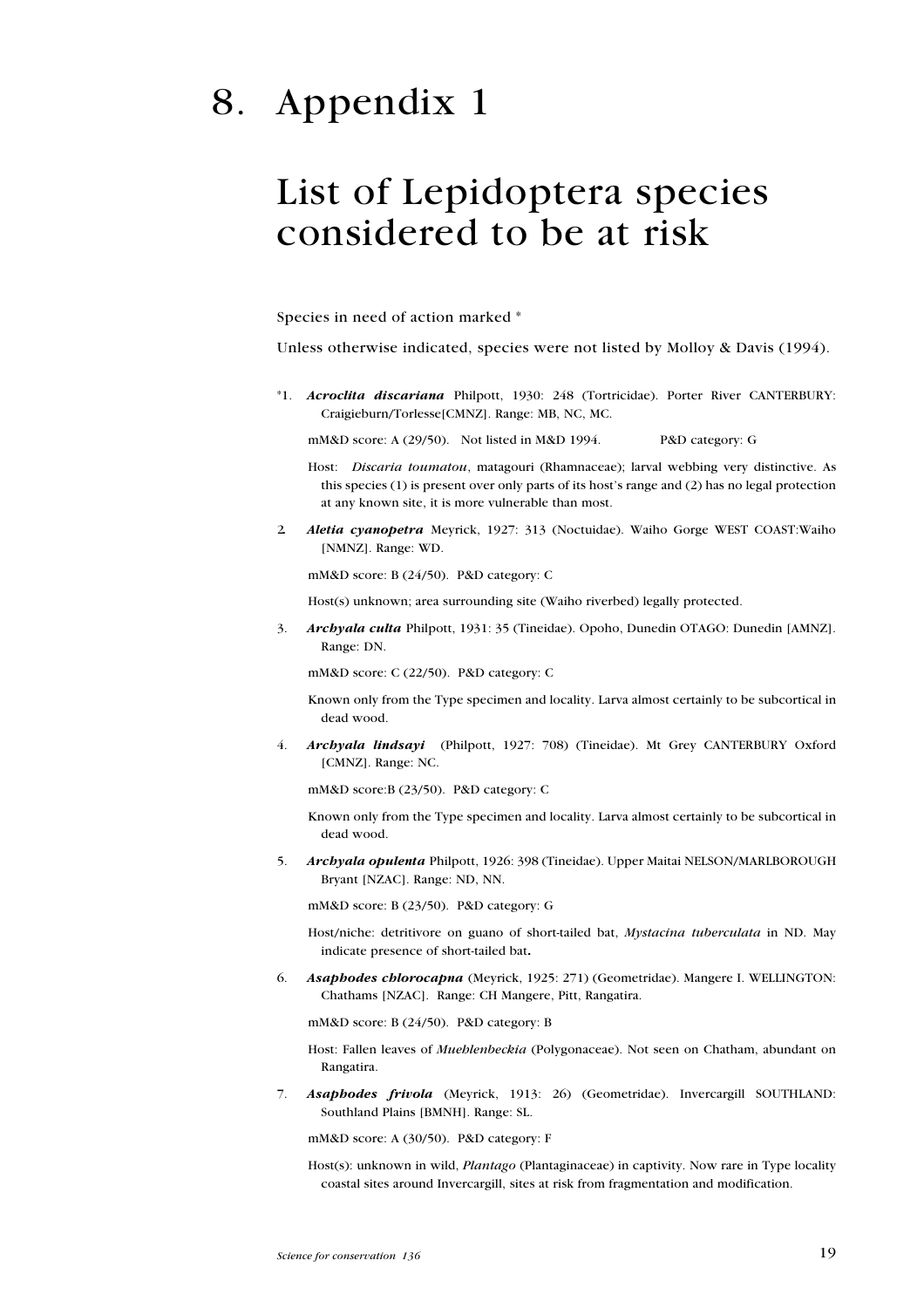\*8. Asaphodes imperfecta (Philpott, 1905: 330) (Geometridae). West Plains SOUTHLAND: Southland Plains [NZAC]. Range: OL, FD (Hudson 1939), SL.

mM&D score: A (33/50). P&D category: G

Host(s) unknown, probably herbs in forest ecosystems. This species has not been collected recently, and we need to ascertain if it is still extant.

9. Asaphodes obarata (Felder & Rogenhofer, 1875) (Geometridae). Nelson NELSON/ MARLBOROUGH: Bryant [BMNH]. Range: TO, NN, WD, MC, OL, DN, SL.

mM&D score: C (20/50). P&D category: B

Host(s) unknown. Historical contraction of range in DN and SL (no longer found in Dunedin, Invercargill).

\*10. Asaphodes stinaria (Guenée, 1868: 92) (Geometridae). 'Canterbury' ?Christchurch CANTERBURY ?Low Plains or ?Craigieburn. [BMNH]. Range: TO\*, HB\*, NC\*, MC\*, SC\*, WD, DN<sup>\*</sup>, CO/OL, FD<sup>\*</sup>, SL [<sup>\*</sup>= not located recently].

mM&D score'A (32/50). Listed in Molloy & Davis 1994, category A. P&D category: B

Host(s): possibly Ranunculus spp, (Ranunculaceae). This species shows considerable range contraction, and is possibly now extinct in eastern areas. Once the host-range has been ascertained, this species is a possible candidate for rehabilitation.

\*11. Australothis volatilis Matthews & Patrick, 1998: 263 (Noctuidae). Conroys Road OTAGO: Old Man [NZAC]. Range: CO.

mM&D score: A (30/50). P&D category: G

- Host: *Vittadinia* spp. (Asteraceae), flowerheads; pupae can diapause for up to 2 years. As (1) both host and habitat are at risk from pasture development, (2) only one of the four sites has a substantial population, and (3) this species is our only endemic member of its subfamily, conservation action is necessary.
- 12. Austrocidaria lithurga (Meyrick, 1911: 71) (Geometridae). Makara WELLINGTON: Wellington [BMNH]. Range: WN, MC

mM&D score:B (26/50). P&D category: D

- Host(s): divaricating small-leaved Coprosma spp. (Rubiaceae) are probable hosts. A member of the open shrubland community, rarely collected.
- 13. Bityla sericea Butler, 1877: 387 (Noctuidae). ?mid-Canterbury. CANTERBURY: Low Plains [BMNH]. Range: WN, MB/NC, MC, CO, OL (Hudson, 1928).

mM&D score: B (27/50). P&D category: D

Host(s): unknown but possibly Muehlenbeckia (Polygonaceae); never collected in large numbers, and usually in association with B. defigurata (Walker).

14. Bityla pallida (Hudson, 1905: 355) (Noctuidae). Napier EAST COAST/HAWKES BAY: Heretaunga. [MONZ]. Range: HB

mM&D score: A (30/50). P&D category: C.

Host unknown, possibly as above. Known only from Type locality, no legally protected site.

15. Cadmogenes literata Meyrick, 1923: 168 (Plutellidae of authors). Kauri Gully (Birkenhead) AUCKLAND: Tamaki [BMNH]. Range: ND, AK, TO, TK.

mM&D score: C (20/50). P&D category: F.

Hosts: Caldcluvia, Weinmannia (Cunoniaceae) flowers. Type locality, though legally protected, now with very few host trees remaining.

16. Cephalissa siria Meyrick, 1884: 93 (Geometridae). Dunedin OTAGO: Dunedin [BMNH]. Range: DN, CO/SL, SL (Hudson 1928, 1939).

mM&D score: B (28/50). P&D category: B

Host: Fuchsia perscandens (Onagraceae); no longer found in Dunedin, nor around Invercargill. Latest sightings at one coastal and several upland sites in eastern Otago, and in Beaumont Forest, Rongahere Gorge SL.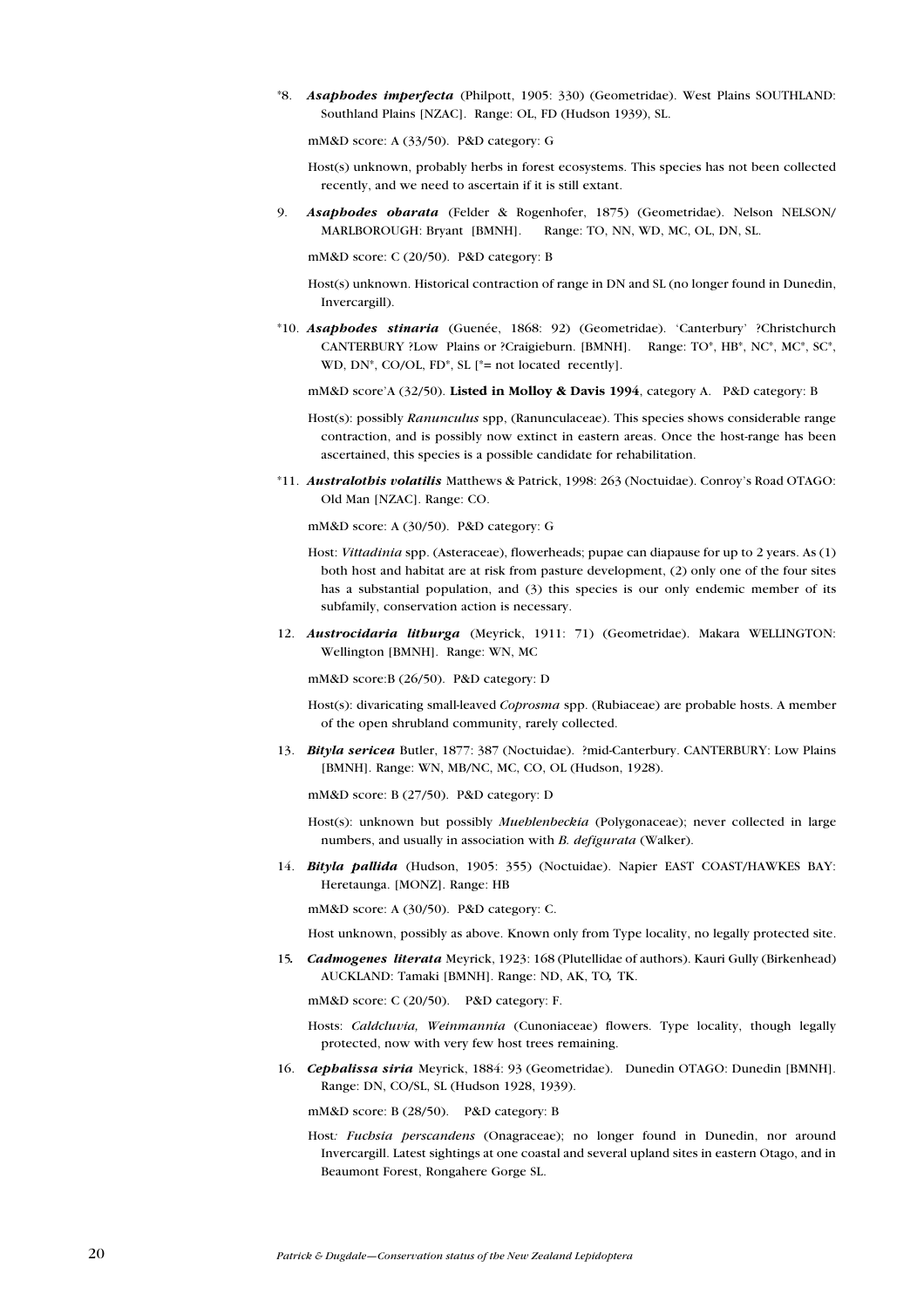17. Chersadaula ochrogaster Meyrick, 1923:165. (Oecophoridae s.s.). Breaker Bay, WELLINGTON: Wellington [BMNH].

mM&D score: Unevaluated. P&D cateogory: C

- This coastal species has not been re-collected to our knowledge. The larva is detritivorous in coastal rocky sites.
- 18. Circoxena ditrocha Meyrick, 1916:419 (Cosmopterigidae of authors). Wainuiomata WELLINGTON: Tararua [BMNH]. Range: AK,WN, NN, MC, DN,FD (Hudson 1928, 1939).

mM&D score: C (21/50). P&D category: D.

- Host/niche unknown; possibly a seed-borer. Specimens rarely collected, not commonly encountered.
- 19. Coridomorpha stella Meyrick, 1914: 111 (Oecophoridae). Kauri Gully (Birkenhead) AUCKLAND: Tamaki [BMNH]. Range: AK, BP, WN (Hudson 1928, 1939).

mM&D score: B (23/50). P&D category: D

- Host/niche unknown. Collected on three occasions only since 1914. Not known from the South Island.
- 20. Coridomorpha 'long palpi' undescribed (Oecophoridae). Woodlands,Titirangi AUCKLAND: Waitakere [NZAC]. Range: AK.

mM&D score: B (28/50). P&D category: C.

- Host/niche unknown. Known only from one locality, near to an extensive, legally protected, forest area.
- 21. Ctenarchis cramboides Dugdale, 1995: 214 (Carposinidae). Titirangi AUCKLAND: Waitakere.[NZAC]. Range: ND, AK

mM&D score: A (30/50). P&D category: D.

Hosts unknown. Uncommonly encountered, taxonomically distinct within family, combining characters of both families in the superfamily Copromophoidea (Dugdale 1995).

22. Dasyuris enysii (Butler, 1877: 391) (Geometridae). Castle Hill CANTERBURY: Craigieburn [BMNH]. Range: MB, KA, MC.

mM&D score: A (29/50). P&D category: D

- Host(s) unknown but likely to be Apiaceae. Uncommonly collected, member of a poorly understood complex.
- 23. Declana griseata Hudson, 1898: 98 (Geometridae). Lake Wakatipu (?head) OTAGO ?Richardson/?Shotover [MONZ]. Range: BP\*-TO\* - SL [\*= not recorded recently].

mM&D score:C (20/50). P&D category: G

- Hosts: leafy Loranthaceae; still abundant NN-SL but in North Island endangered or possibly extinct in some districts; possibly extinct in TO. Survival dependent on host survival (Patrick & Dugdale 1997).
- 24. **Dichromodes** 'Cloudy Bay' undescribed (Geometridae). Rarangi foreshore, N of Wairau Diversion mouth NELSON/ MARLBOROUGH. Range: SD/MB.

mM&D score: B (25/50). P&D category: C

- Host presumably crustose lichens on stable, exposed shingle pavements. Other Dichromodes spp. are characteristic of rock outcrops, bluffs, and exposed boulders in stable river terrace faces. This population which lacks the yellow scales of populations of D. sphaeriata was found to be abundant at Cloudy Bay during the course of a DOC survey.
- 25. **Dodonidia helmsi** Butler, 1884:172 (Nymphalidae). Paparoa range (south end) WEST COAST: Blackball [CMNZ]. Range: AK, CL,,TO, TK, WN, NN, BR.

mM&D score: B (23/50). P&D category: G

Hosts: Gahnia spp., Cyperaceae; forest-dwelling Chionochloa spp., Poaceae. At risk in northern part of range to predation by adventive social wasps (Polistes and Vespula) and in NN, BR, by Vespula.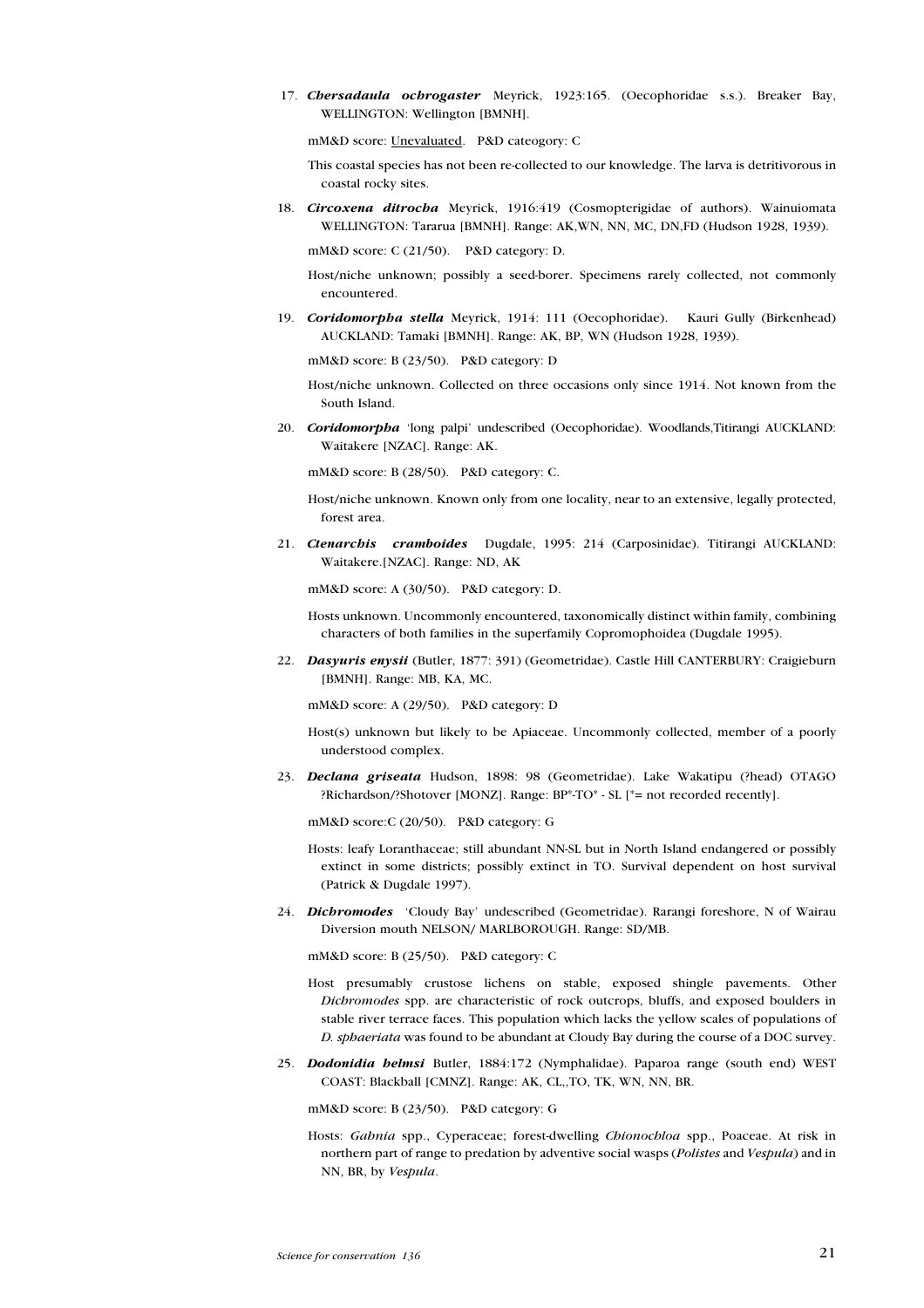26. Elachista eurychora (Meyrick, 1919: 352) (Elachistidae). Paekakariki WELLINGTON: Cook Strait/Foxton [BMNH]. Range: WN.

mM&D score: C (22/50). P&D category: E

Host: almost certainly a grass (Poaceae), but the Type locality (dunes, Paekakariki) is now greatly modified.

27. Elachista helonoma (Meyrick, 1889: 178) (Elachistidae). Port Hills, Banks Peninsula CANTERBURY: Port Hills [BMNH]. Range: MC, MK.

mM&D score: C (21/50). Not listed in M&D 1994. P&D category: E

- Hosts possibly Poa cita (Poaceae) with which adults are usually associated. The Type locality is now largely modified. A member of a poorly understood complex (with exaula Meyrick, ochroleuca Meyrick) characteristic of short tussock grasslands
- \*28. 'Epichorista' lindsayi Philpott, 1928: 181 (Tortricidae). Little River CANTERBURY: Ellesmere/Akaroa [CMNZ]. Range: MC.

mM&D score: A (31/50). P&D category: C

- Host(s) unknown but probably herbs in shrubland. This species is known only from the Type locality, and is distinctive within genus. Until we know more of its biology and site preferences, in view of the Type of development along the shrubland areas between Little River and Birdlings Flat, this species is, at the very least, threatened.
- 29. Erechthias lychnopa Meyrick, 1927: 702 (Tineidae). Sinclair Head, in forest WELLINGTON: Cook Strait [BMNH]. Range: WN.

mM&D score: B (26/50). P&D category: C.

- Niche: most likely dead wood. Although distinctive in appearance, this species has not been encountered elsewhere.
- 30. Ericodesma aerodana (Meyrick, 1881: 520) (Tortricidae). Hamilton WAIKATO: Hamilton [BMNH]. Range: WO, BP, TO, TK, WI, WN; SD/MB, KA, MC.

mM&D score: B (28/50). P&D category: G

- Host: mat-forming Pimelea spp. (Thymeleaceae). Survival dependent on host survival. In central North Island, 'frost flat' communities, which are easy to turn into farmland are particularly at risk. The two eastern South Island populations may be specifically distinct from (northern) aerodana as they lack orange scaling on the forewing.
- 31. Ericodesma cuneata (Clarke, 1926: 419) (Tortricidae). Hope Arm, Lake Manapouri SOUTHLAND: Te Anau [AMNZ]. Range: TO, OL, FD.

mM&D score:C (19/50). P&D category: G

Host: korokio, Corokia cotoneaster, Escalloniaceae. Rarely encountered and dependent on host success; so far known only from natural korokio communities, not urban plantings.

32. Ericodesma sp. 'mingimingi' (Tortricidae). Whakarewarewa thermal reserve BAY OF PLENTY: Whakarewarewa [undescribed sp., NZAC]. Range: BP.

mM&D score: A (29/50). P&D category: C

Host: mingimingi, Cyathodes (Styphelia) fasciculatus, Epacridaceae, communities in open sites. So far known only from a geothermally active site.

33. Eudonia linealis (Walker, 1866: 1503) (Crambidae). Nelson NELSON/MARLBOROUGH: Bryant [BMNH]. TYPE LOST.

mM&D score: Unevaluated . P&D category: C.

The Type specimen is missing, and the species has remained unrecognised since its original description.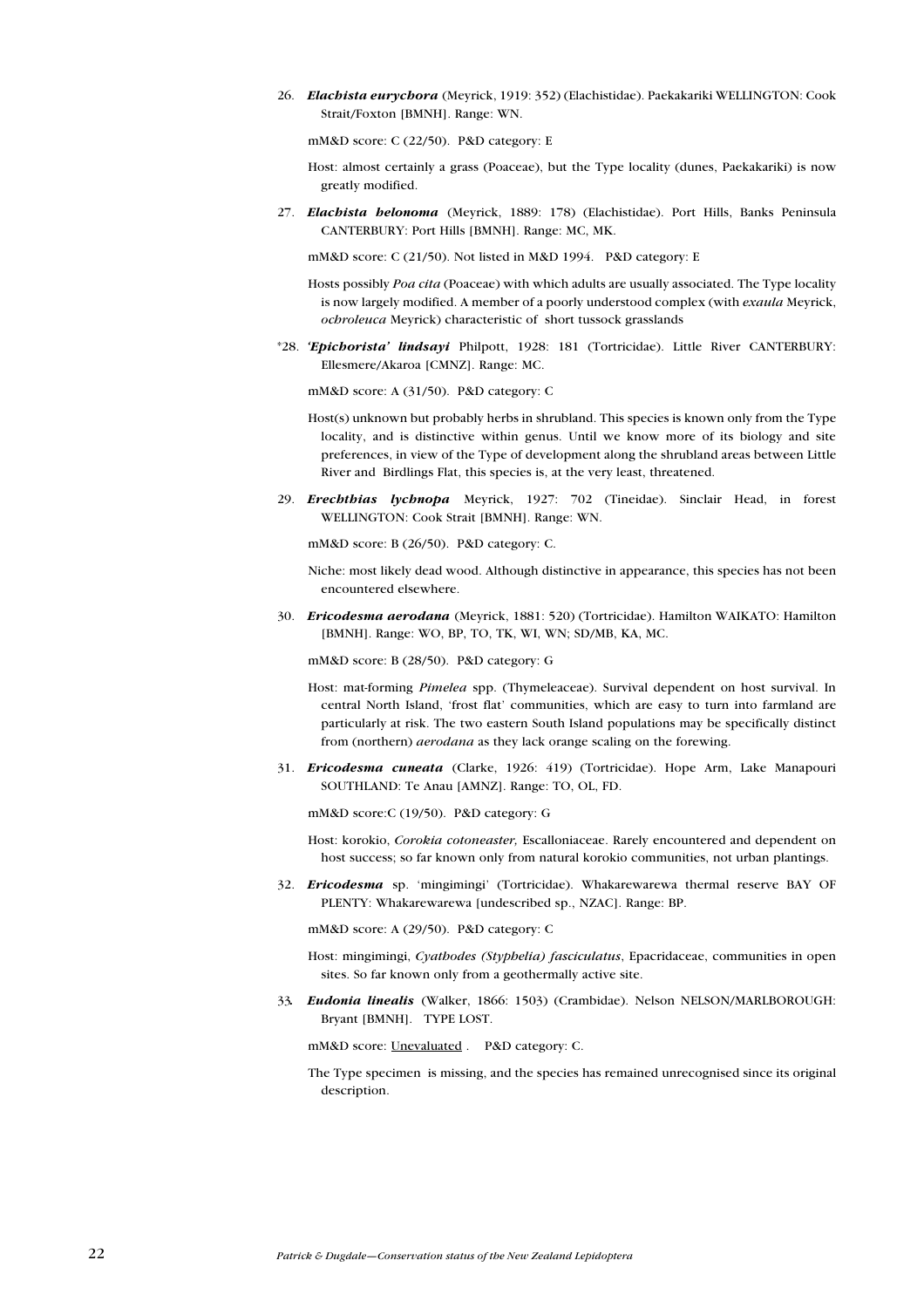34. Eurythecta robusta (Butler, 1877: 403) (Tortricidae). Canterbury Plains CANTERBURY: Low Plains [BMNH]. Range:NC, MC, SC.

mM&D score: C (22/50) P&D category: G

- Hosts: low mat-forming herbs and turf plants; characteristic of open stony ground. Type locality probably along the Old West Coast Road (Yaldhurst?, West Melton?). Original communities and land surface probably now annihilated by subdivision and life-style block conversions.
- \*35. Euxoa cerapachodes Guenée, 1868: 39 (Noctuidae). 'Mid-Canterbury' CANTERBURY: Low Plains [BMNH]. Range: MC.

mM&D score: A (31/50). P&D category: C

- Host unknown. Known only from the (rather general) Type locality; see remarks under Eurythecta robusta. This large moth has not been recognised recently; the only remaining possible habitat may be at the old Defence Department 'rifle range' between West Melton and the Waimakariri River, where JSD has seen extensive areas of indigenous plant communities.
- \*36. Gadira petraula (Meyrick, 1883: 9) Crambidae). Lyttelton (hills) CANTERBURY: Port Hills [BMNH]. Range: MC.

mM&D score: A (30/50). Not listed in Molloy & Davis 1994. P&D category: F

- Host niche: moss/?lichens on rock faces; habitat and Type locality at risk. A poorly understood taxon, sympatric with G. leucophthalma on Banks Peninsula. There is some overlap in colour pattern in females of *petraula* and *leucophthalma*; species status of a population on the Seaward Kaikoura Range (KA) needs elucidating. The Stephens I. record is based on misidentified scopariines, and the record from Australia (Nielsen et al. 1996) is based on a specimen in the Raynor Collection (R.J.B. Hoare, from M. Shaffer, pers. comm.), most likely given to Raynor by his companion collector, Edward Meyrick, from that collector's New Zealand collection.
- 37. Gadira 'black brown EGW' (Crambidae). CANTERBURY: ?Pukaki

mM&D score: Unevaluated. P&D category: C.

- Known from 2 degraded sites in the Mackenzie Basin MK (E.G. White, pers. comm.). If experience with other species is relevant, this distinctive species will be a moss-feeder, and probably with a high chance of survival.
- \*38. Gingidiobora nebulosa (Philpott, 1917:241) (Geometridae). Coverham NELSON/ MARLBOROUGH: George [MONZ]. Range: MB, DN.

mM&D score: A (30/50). Listed in Molloy & Davis 1994: 61, Category I. P&D category: G

- Hosts: Gingidia montana (Apiaceae) on rock-faces. Known from a few scattered localities, no legally protected sites, all areas prone to modification (herbicides, ungulate browse). Two species may be confused under this name. The related G. subobscurata is more widely encountered in higher-rainfall South island upland and montane sites.
- 39. Glyphipterix euastera Meyrick, 1880: 236 (Glyphipterigidae). Port Hills CANTERBURY: Port Hills [BMNH]. Range: MC, CO, OL.

mM&D score: C (21/50). P&D category: F.

- Host unknown, a sedge or a grass. Type locality (probably the Bridle Track, or the Rapaki Track above Dry Bush) now greatly modified from original short tussock grassland. An uncommonly encountered species, and although known from sea level to 1280 m, lowland and upland sites are likely to be increasingly modified.
- 40. Glyphipterix necopina Philpott, 1927: 88 (Glyphipterigidae). Golden Downs NELSON/ MARLBOROUGH: Bryant. Range: NN.

mM&D score: B (25/50). P&D category: C

Host unknown, either a sedge or a grass. Known only from the Type locality, needs surveying for in other areas, and relation to G. achlyoessa (Meyrick) needs assessing. Type locality now largely an exotic pine forest, with virtually no sites in original condition.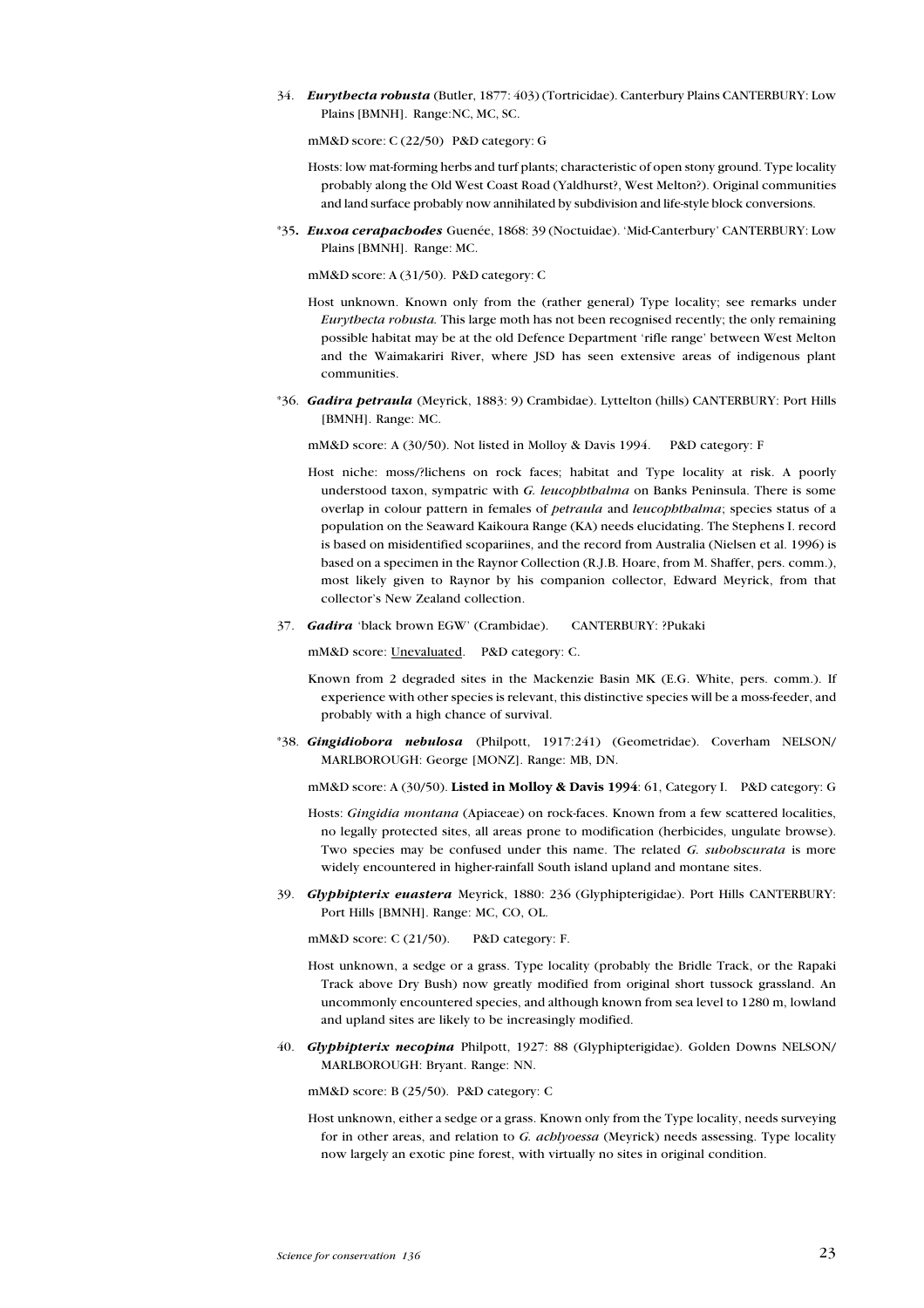\*41. Graphania omicron (Hudson, 1898: 22) (Noctuidae). Karori WELLINGTON:Wellington [TYPE NOT FOUND IN MONZ]. WN.

mM&D score: A (29/50). P&D category: C

- Hosts not known and known only from Type locality. As well, the Type is missing. Rediscovery at the largely grossly altered Type locality (Karori), and an assessment of this species' relationship to the'Aletia' inconstans group are needed.
- 42. Helastia angusta Craw, 1987: 290. (Geometridae). Moke Lake OTAGO: Richardson [NZAC]. Range: OL, MK.

mM&D score:B (25/50). P&D category: D

- Hosts unknown, possibly a shrub. Forms a distinctive subgroup with H. expolita, H. triphragma and H. siris.
- 43. Helastia clandestina (Philpott, 1921: 338) (Geometridae). Arthur's Pass CANTERBURY: Arthur's Pass [CMNZ]. Range: NC/WD, MC.

mM&D score: B (27/50). P&D category: D

Hosts unknown; known from stony riverbed ecosystems.

44. Helastia expolita (Philpott, 1917: 240) (Geometridae). Broken River CANTERBURY: Craigieburn [NZAC]. Range: MC (Craw 1987).

mM&D score: A (30/50). P&D category: D

Hosts and biology of this distinctive species are unknown.

45. Helastia siris Hawthorne, 1897: 283 (Geometridae). Cape Terawhiti WELLINGTON: Wellington [MONZ]. Range: WN (Craw 1987).

mM&D score: B (27/50). Not listed in Molloy & Davis 1994. P&D category: D

- Hosts and biology unknown. With H. expolita and H. triphragma, forms a distinctive group characteristic of eastern dry/coastal shrub/grasslands.
- 46. Heloxycanus patricki Dugdale, 1994: 60 (Hepialidae). Danseys Pass OTAGO: Dansey [NZAC]. Range: DN, CO, OL, FD, SL, SI.

mM&D score: B (25/50). Listed in Molloy & Davis 1994: 61, Category I. P&D category: G.

- Host/niche: mosses, especially Sphagnum in and at margins of bogs and seepages, semiaquatic. Lowland populations in sphagnum bogs at risk from moss harvesting, particularly in otherwise legally protected areas.
- \*47. Heterocrossa maculata (Philpott, 1927: 705) (Carposinidae). Cooper's Knob CANTERBURY: Port Hills [CMNZ]. Range: MC.

mM&D score: A (32/50). Not listed in Molloy & Davis 1994. P&D category: C

- Host: possibly Hoheria angustifolia or Plagianthus regius (Malvaceae) as it belongs to a small, distinctive group within *Heterocrossa* restricted to these genera. Known only from the Type locality, it needs surveying to determine if present in other sites where hosts occur.
- \*48. Hierodoris clear wing, undescribed (Oecophoridae). Esk Forest EAST COAST/HAWKES BAY: Maungaharuru [NZAC]. Range: HB.

mM&D score: A (29+/50). Not listed in Molloy & Davis 1994. P&D category: C

- Host niche: woody 'galls' on kowhai (Sophora tetraptera) tree. Despite a search at the original locality in September 1999, this species is known only from one specimen and is a distinctive element within the genus, itself a characteristically New Zealand endemic group.
- 49. Hierodoris 'silver banded', undescribed (Oecophoridae). Beaumont OTAGO: Lawrence [NZAC]. Range: CO, DN (Macrae's Flat, BPNZ).

mM&D score: B (26/50). P&D category: G

Host niche: accumulated detritus in mosses on rock faces and bluffs; adult diurnal. At risk from habitat destruction, in DN by opencast mining, in CO potentially by hydro-electricity dam construction.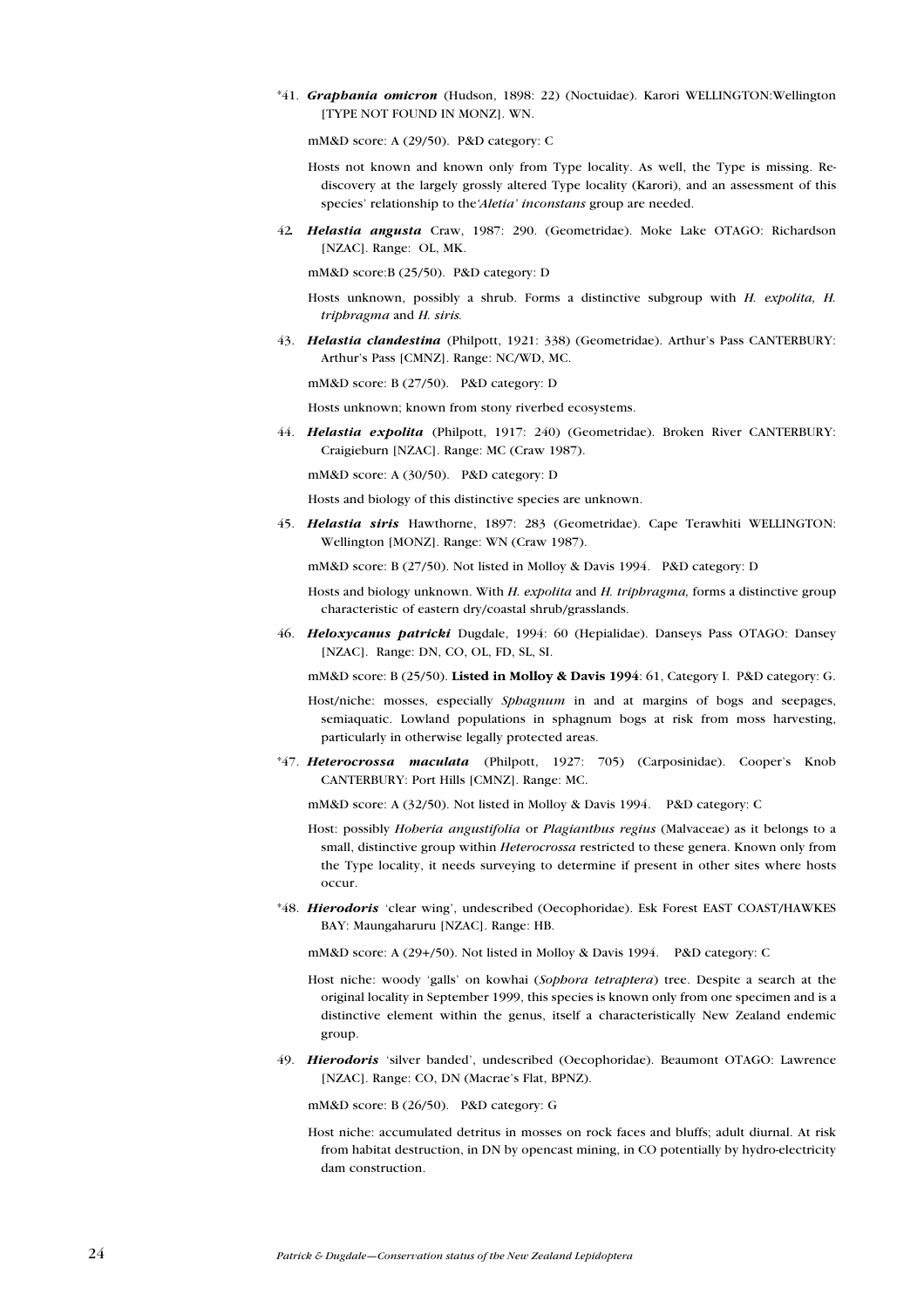50. Hierodoris 'tiger-stripes RJBH' (Oecophoridae s.l.). AUCKLAND: Waitakere.

mM&D score: Unevaluated. P&D category: C.

Known from a few specimens collected at Titirangi, Waitakere Ranges AK; hostplant unknown, but possibly a conifer (R.J.B. Hoare, pers. comm.).

51. Hydriomena canescens Philpott, 1918: 125 (Geometridae) Queenstown OTAGO: Shotover [SMNZ, Pasco Collection, not located]. Range: OL, CO.

mM&D score: B (28/50). P&D category: D.

Host and biology unknown.

52. Hydriomena clarkei (Howes, 1917: 274) (Geometridae). Flagstaff Hill OTAGO: Dunedin [AMNZ]. Range: DN, CO, OL.

mM&D score: B (28/50). P&D category: D

Host and biology unknown, reared in captivity on Geranium. Known now from two areas, but not observed in large numbers at either. Considered extinct at Type locality.

53. Hydriomena iolanthe Hudson, 1939: 407 (Geometridae). Lake Harris OTAGO: Dart [F.S. Oliver Collection, lost]. Range: OL/FD border.

mM&D score: A (35/50). P&D category: C

- Host possibly a Coprosma (Rubiaceae) as the illustration of this species resembles an Austrocidaria species. As the Type and only specimen is lost, surveying the Type locality for specimens that agree with that portrayed by Hudson (1939: plate 62, fig. 18) is needed.
- 54. Isonomeutis restincta Meyrick, 1923: 166 (Copromorphidae of authors). Kaeo NORTH-LAND: Eastern Northland and Islands [BMNH]. Range: ND, AK, TO.

mM&D score: A (29/50). P&D category: A

Host/niche unknown; the related I. amauropa larva feeds on bark-inhabiting margarodids (false mealy bugs).

55. Izatha griseata Hudson, 1939: 448 (Oecophoridae s.l.). Mataitai, AUCKLAND. [TYPE NOT LOCATED]

mM&D score: Unevaluated. P&D category: C

- The Type specimen is missing, and the species has not been recognised in subsequent collecting. The larva is likely to feed in dead wood.
- 56. Izatha psychra (Meyrick, [1883: 523] 1884: 21) (Oecophoridae). Porters Pass CANTERBURY: Craigieburn [BMNH].

mM&D score: Unevaluated. P&D category: C

Only known from the very worn Type specimen. The larva is likely to feed in dead wood.

57. Izatha rigescens Meyrick, 1929:490 (Oecophoridae s.l.). Wellington WELLINGTON [BMNH]

mM&D score: Unevaluated. P&D category: C.

Only known from the Type specimen. The larva is likely to feed in dead wood.

58. Kiwaia jeanae Philpott, 1930: 249 (Gelechiidae). Birdlings Flat CANTERBURY: Ellesmere [CMNZ]. Range: MC, MC/NC (Leithfield Beach, Hudson 1939).

mM&D score: B (28/50). P&D category: F

Host niche: Raoulia mats (Asteraceae) on sandy/stony storm beaches; larva possibly detritivorous within mats. Part of the Type locality is at risk through stock trampling and commercial shingle removal. Status at the other known site, Leithfield Beach, needs checking.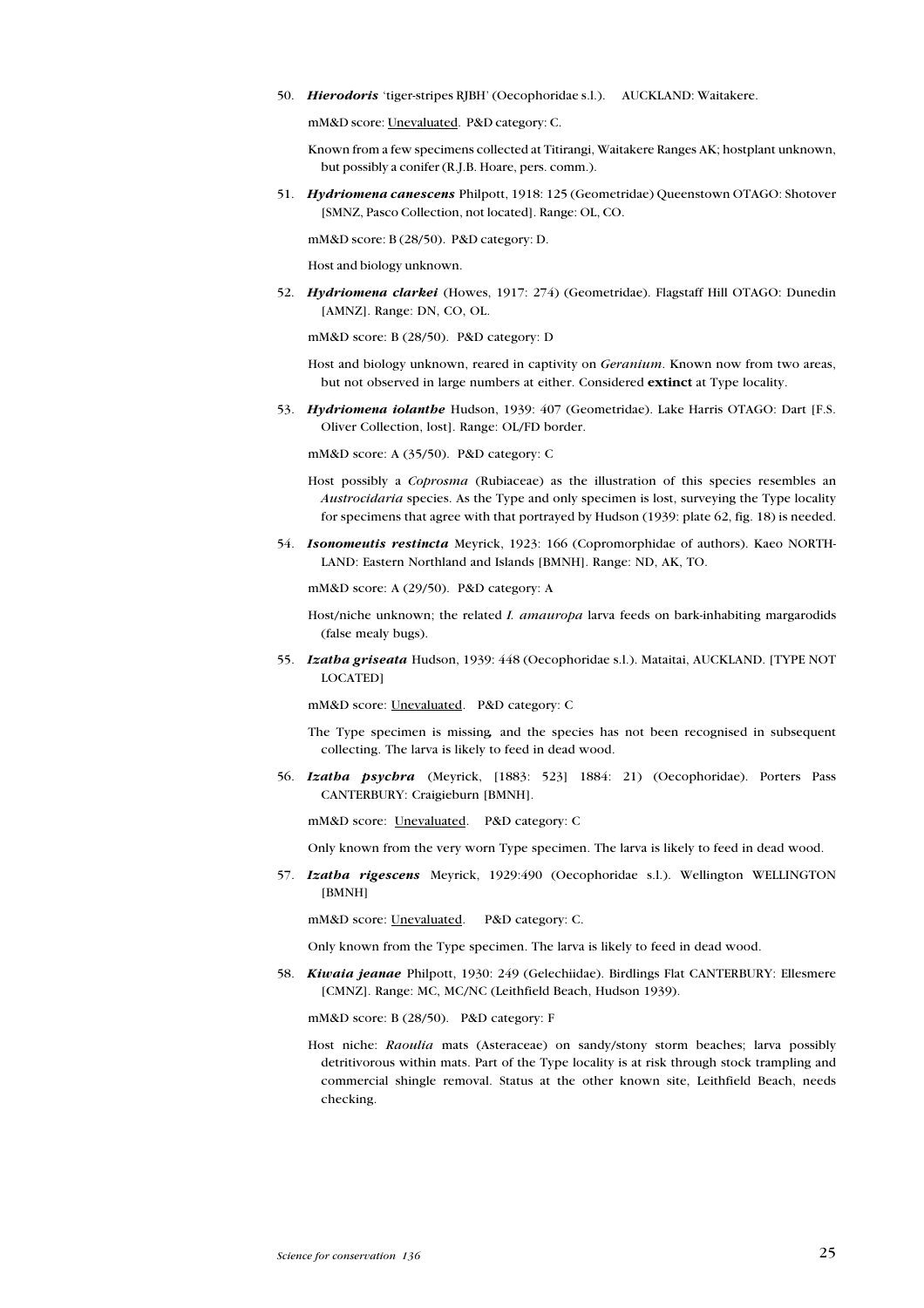59. Kiwaia sp. Cloudy Bay, undescribed (Gelechiidae). Cloudy Bay, foreshore NELSON/ MARLBOROUGH Blenheim [NZAC]. Range: SD.

mM&D score: A (31/50). P&D category: C

- Like *K. jeanae*, restricted to storm-beach *Raoulia* mats (Asteraceae) and adults present only in late summer (late February-early April). All adults seen on scabweed communities within 100 m of HWS and on land disturbed by 4WD vehicle tracks. Not found south of the Wairau Diversion mouth.
- \*60. Kiwaia pumila (Philpott, 1928: 182) (Gelechiidae). Yaldhurst CANTERBURY: Low Plains [CMNZ]. Range: MB, MC, MK

mM&D score: A (30/50). P&D category: E

- Host/niche is unknown for this and other members of Kiwaia. K. pumila is a member of the K. brontophora group, a poorly understood complex best distinguished on genitalia. The genus is biogeographically important, as it is known only from New Zealand and Nepal.
- \*61. Kiwaia 'plains jumper' ['Kiwaia n.sp. nr glaucoterma', Patrick 1994], undescribed (Gelechiidae). Near MacLeans Island CANTERBURY: Low Plains [NZAC]. Range: MC [near MacLeans Island, Birdlings Flat], MK [near Tekapo] .

mM&D score: A (32/50). P&D category: F

- Host/niche unknown; the adult is diurnal, brachypterous, jumping, and found only on consolidated shingly ground (old foredunes or riverbed relics) with Raoulia, matplants, mosses, sorrel. These environments are at risk from development by irrigation and pasture establishment, or real estate schemes. Both the plant community and the associated insects are a distinctive, and now greatly diminished, element in the Plains fauna.
- \*62. Kupea electilis Philpott, 1930: 247 (Crambidae). Birdlings Flat CANTERBURY: Ellesmere. [CMNZ]. Range: MC.

mM&D score: A (30/50). P&D category: C

- Host: Raoulia (Asteraceae). The Type locality of this species is prone to two major threats: stock trampling, and obliteration by housing development. Despite many years of searching similar habitats neither of us has found this species in any other locality. Females have never been collected, and are presumed to be flightless. All these factors indicate the vulnerabilty of this species.
- 63. Maoricrambus oncobolus (Meyrick, 1885: 138) (Crambidae) Castle Hill CANTERBURY: Craigieburn [BMNH]. Range: MC, SL.

mM&D score: B (25/50). P&D category: D

- Hosts and biology unknown; associated with riverside grasslands (SL) or braided riverbeds (MC). Taxonomically distinct, and the only member of its genus (Gaskin 1975).
- 64. Meterana exquisita (Philpott, 1903: 246) (Noctuidae) West Plains SOUTHLAND: Southland Plains [NZAC]. Range: AK\*, WO, TO, WI, WA; NN, SC, MK, CO, OL, SL (no longer found in areas marked \*) (Hudson 1928, 1939).

mM&D score: C (20/50). P&D category: G

- Hosts: small-leaved, usually deciduous Olearia spp., including O. hectorii, O. odorata (Asteraceae). Communities in AK and Southland Plains either entirely (West Plains) or largely (AK) obliterated; other currently large communities at risk from land development. Southeastern limit may be Tahakopa Ecological District. See M. grandiosa, Pyrgotis 'olearia', Protosynaema 'olearia'.
- 65. Meterana grandiosa (Philpott, 1903: 246) (Noctuidae). West Plains SOUTHLAND: Southland Plains [NZAC]. Range: WA; CO, OL, DN (but not re-collected since the 1960s), SL (Hokonui Hills, but not Type locality).

mM&D score: C (21/50). P&D category: G

Hosts and threats as for M. exquisita. Adults emerge in autumn, and so may have been missed in some localities; larvae shelter under bark during the day and are difficult to detect. A highly distinctive member of the biota and needs surveying for presence in many areas, particularly frost-flat areas in WO and TO.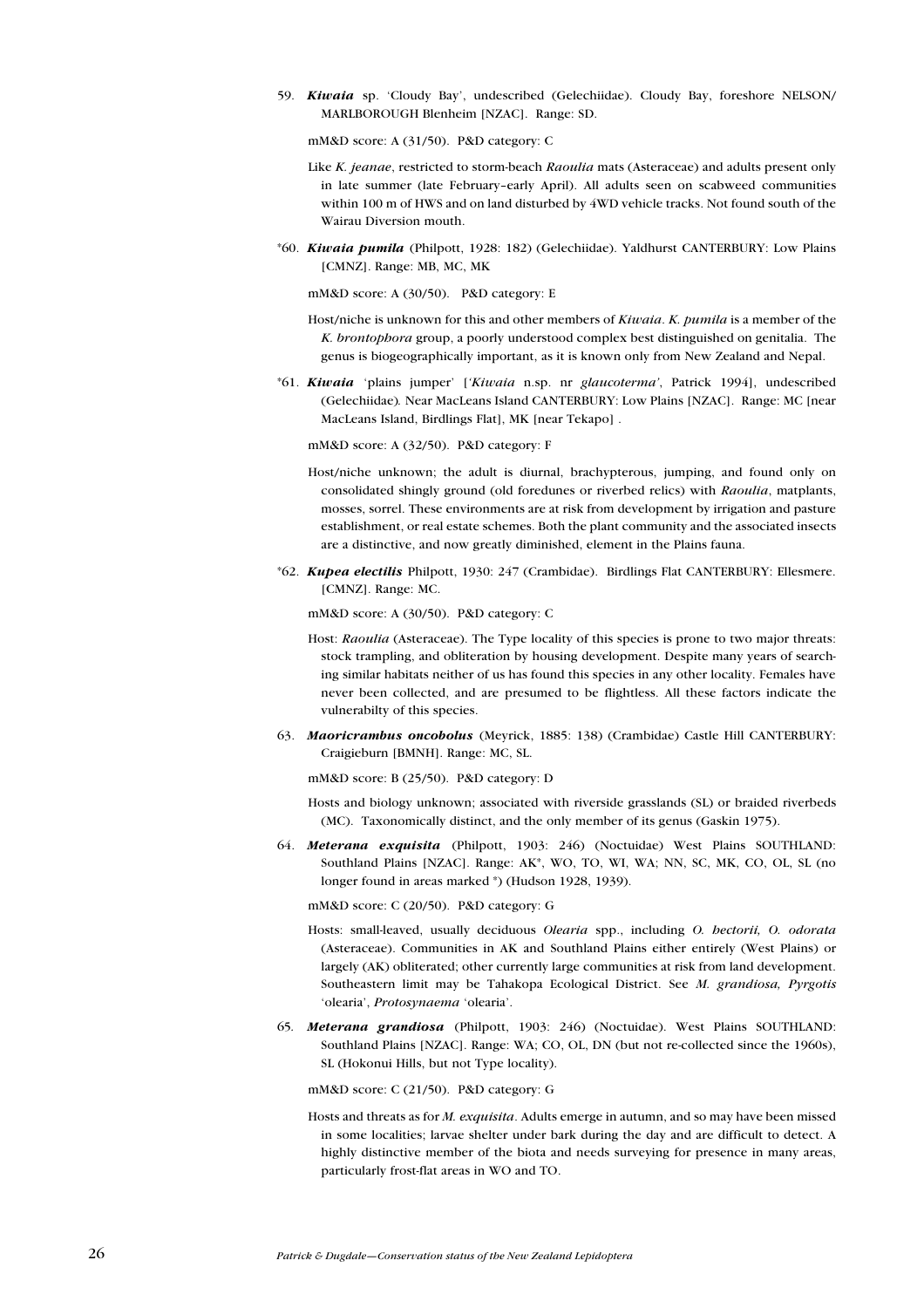66. Meterana pansicolor (Howes, 1912: 204) (Noctuidae). Dunedin OTAGO: Dunedin [MONZ]. Range: DN.

mM&D score: C (18/50). P&D category: D

Neither host nor biology known; not commonly encountered and possibly overlooked.

67. Meterana pictula (White in Taylor, 1855: plate 1, fig. 3) (Noctuidae). 'North Island' [specimen] not located]. Range: BP, TO, WN, NN [BPNZ], FD [BPNZ].

mM&D score: C (19/50). Listed in Molloy & Davis 1994: 61, Category I. P&D category: G

- Hosts: Pimelea spp. (Thymeleaceae), both mat-forming and shrubby species. Lowland sites at risk in BP and possibly NN, FD and elsewhere; legal protection for few frost-flat sites in TO. This species has a western disjunct distribution in the South Island, an important biogeographical feature. Molloy & Davis note that the coastal populations are at risk.
- \*68. Meterana Foveaux Strait undescribed (Noctuidae). SOUTHLAND: Tahakopa; Foveaux; Mt Allen [BPNZ]. Range: SL (Tautuku Beach; Three Sisters Dunes); SI (Mason Bay, Stewart Island; Codfish Island).
	- mM&D score: A (30/50). Listed in Molloy & Davis 1994: 61, as Meterana n. sp., Category I. P&D category: G
	- Hosts: coastal Pimelea spp. (Thymeleaceae). Host communities of this distinctive species are at risk from erosion or in sites not legally protected from development. The distinctiveness of this species, clearly a member of the pictula group, is evidence of a long period of isolation.
- 6976. The Notoreas perornata group. This group of eight recently recognised but undescribed (Patrick 1999) entities all feed as larvae on coastal mat-forming Pimelea spp. (Thymeleaceae) and are therefore dependent on the health of those communities. This recently recognised complex affords a feasible opportunity for experimental studies of speciation through time. Some populations are more vulnerable than others. They are listed here from north to south.
- 69. Notoreas 'Northern' (Geometridae). Kawerua Beach, Waipoua NORTHLAND: Tutamoe [NZAC, BPNZ]. Range: ND, AK [BPNZ].

mM&D score: B (26/50). P&D category: F

- Host a coastal mat-forming Pimelea sp. (Thymeleaceae). Four populations are known, all coastal, in Tutamoe Ecological District (2) and along Auckland's West Coast (2). Two further populations, at Scott Point, Te Paki, and Surville Cliffs in the far north, have been discovered in November 1999, and are probably of this species.
- 70. Notoreas 'Taranaki Coast' (Geometridae). Oeo Cliffs WANGANUI: Egmont; Cape Farewell NELSON: West Whanganui [BPNZ].
	- mM&D score: A (36/50) for North I. Listed in Molloy & Davis 1994: 61, Category I. P&D category: F
	- Host: Pimelea prostrata (Thymeleaceae); the four populations at Oeo are at risk, and are critical in evolutionary studies of the radiation of this group. Two species may be included here. Taxonomic studies incomplete at this stage.
- \*71. Notoreas Castlepoint (Geometridae). Castlepoint WELLINGTON: Eastern Wairarapa [BPNZ]. Range: WA.

mM&D score: A (32/50). Listed in Molloy & Davis 1994: 61, Category I. P&D category:F

- Host: Pimelea prostrata (Thymeleaceae). This population is regarded as distinctive, and being found only within the legally protected area at Castlepoint, is considered to be at risk as the host plants have no large source of recruitment.
- 72. Notoreas 'Wellington' (Geometridae). Titahi Bay WELLINGTON: Wellington [BPNZ; NZAC]. Range: WA,WN.
	- mM&D score: B (27/50). Listed in Molloy & Davis 1994: 61, as Notoreas n.sp. 2. P&D category: G
	- Host: Pimelea 'urvilleana' (Thymeleaceae). Specimens were collected by G.V. Hudson and R.M. Sunley, two pioneer lepidopterists.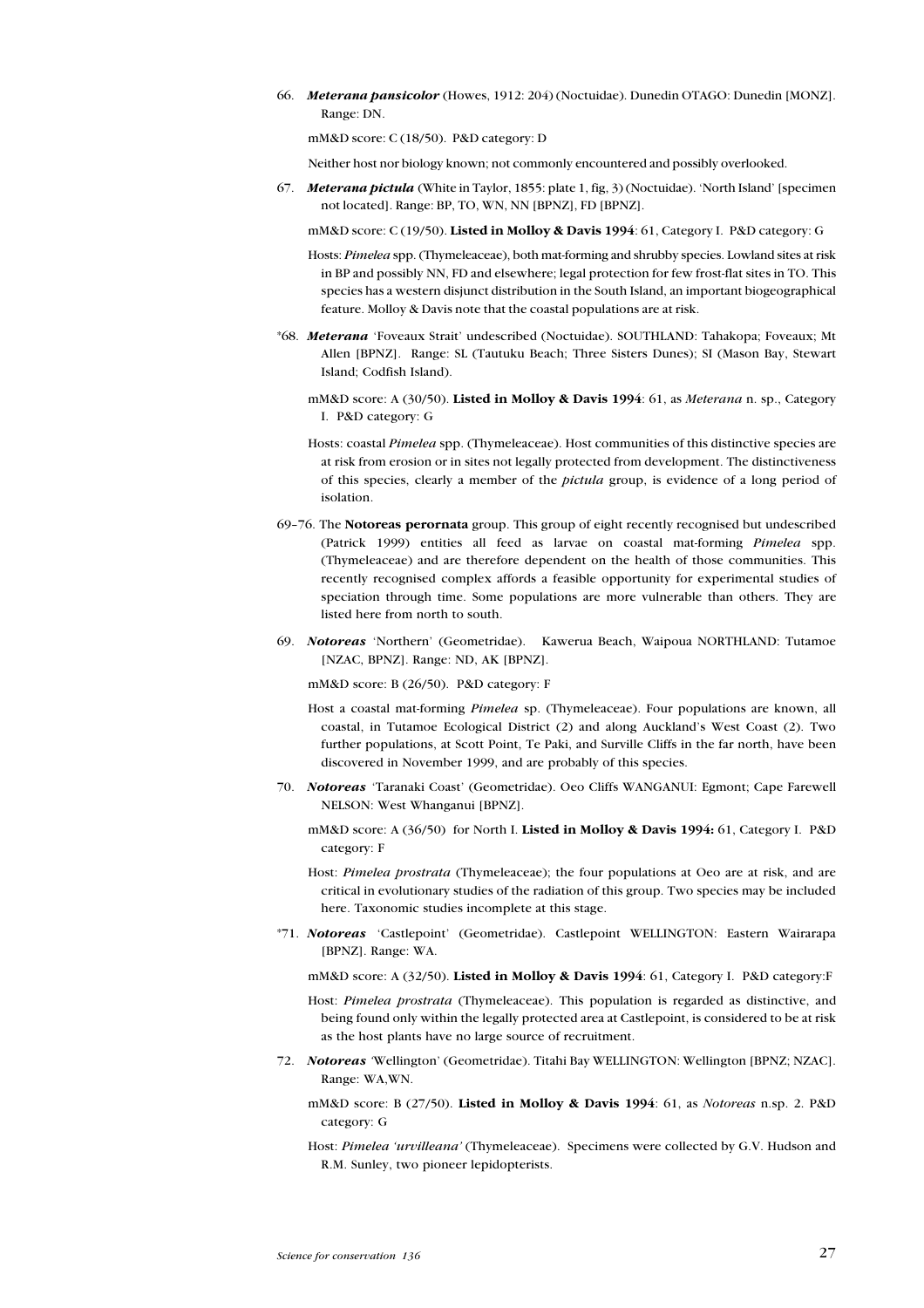\*73. Notoreas 'Cape Campbell' (Geometridae). Cape Campbell MARLBOROUGH/NELSON: Blenheim [BPNZ, NZAC]. Range: SD, MB, [NC: EXTINCT].

mM&D score: A (31/50). Not known to Molloy & Davis 1994. P&D category: G

- Host: *Pimelea 'urvilleana'* (Thymeleaceae) at Cloudy Bay SD. The hostplant there is at risk from damage by 'recreational' off-road vehicle drivers or from other inappropriate uses. The Cloudy Bay population was discovered during a DOC survey in 1998/99. See also ##24, 30, and 59. Note that although originally known from three populations, the one at Gore Bay NC discovered in 1994 is now, with its hostplant, extinct. The hostplant/herbivore association here seems intolerant of some forms of disturbance (cf. #59 Kiwaia/Raoulia).
- 74. Notoreas 'Rahu Saddle' (Geometridae). Rahu Saddle, WEST COAST: Reefton; Waiho River WEST COAST: Waiho [BPNZ] Range: WD

mM&D score: A (32/50). P&D category: F

- Host at Waiho a Pimelea sp. (Thymeleaceae). BHP has reared a good series of this population in 1999.
- \*75. Notoreas 'South Shag River' (Geometridae). Coast south of Shag River, OTAGO: Waikouaiti [BPNZ]. Range: DN, coastal.

mM&D score: A (32/50). Listed in Molloy & Davis 1994, p.61, Category I. P&D category: G

- Hostplant Pimelea 'urvilleana' (Thymeleaceae). There is only one population known, on a coastal cliff slip-face 50 m wide. The area is vulnerable to storm damage, and other populations of this Notoreas entity and the Pimelea need to be sought should rehabilitation be considered.
- \*76. Notoreas 'Mason Bay' (Geometridae). Mason Bay, SOUTHLAND: Mt Allen [BPNZ]. Range: SI.

mM&D score: A (34/50). P&D category: F

- Host Pimelea lyallii (Thymeleaceae); known from three specimens from one population among sand dunes. The same remarks as for #68 are relevant here.
- \*77 Orocrambus fugitivellus (Hudson, 1950: 99) (Crambidae). 'Mackenzie Country' CANTERBURY: Pukaki [MONZ]. Range: MK.

mM&D score: A (35/50). Listed in Molloy & Davis 1994:61, Category I. P&D category: C

- Host and biology unknown. This species is known only from the Type locality and from both diurnal males and flightless, short-winged females. As many pastoral areas of the Mackenzie Basin have become significantly changed, there is a need to discover more populations of this species, another example of speciation in the dry eastern shrub/grasslands.
- 78. Orocrambus jansoni Gaskin, 1975: 322 (Crambidae). Waiouru TONGARIRO/TAUPO: Tongariro [NZAC]. Range: TO.

mM&D score: B (26/50). P&D category: C

Hosts unknown but adults present in adventive roadside grasslands by Desert Road north of Waiouru.

79. Orocrambus ornatus (Philpott, 1927: 82) (Crambidae). Golden Downs NELSON/ MARLBOROUGH: Bryant [NZAC]. Range: NN.

mM&D score: B (26/50). P&D category: E

Recent specimens have been found associated with Uncinia (Cyperaceae) in forest. The Type locality has been a production exotic pine forest since the early 1930s.

80. Orocrambus punctellus (Hudson, 1950: 99) (Crambidae). Portobello OTAGO:Dunedin [MONZ]. Range: DN.

mM&D score: B (26/50). P&D category: C

Hosts and biology unknown. It is known only from specimens collected by George Howes at the Type locality.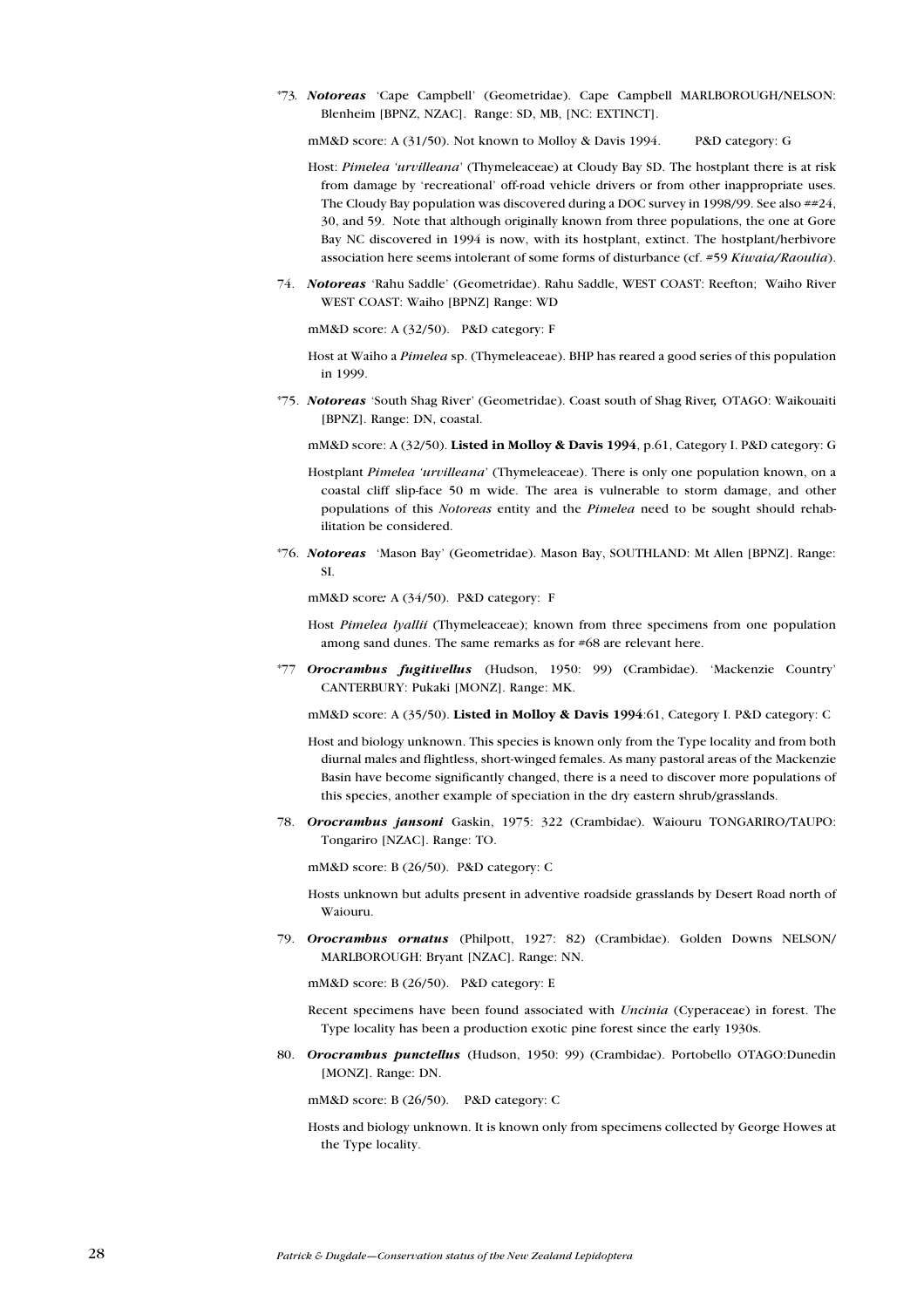- 81-83. Orocrambus sophronellus (Crambidae) complex. Recognition of species in this group was hampered by an earlier misinterpretation of Meyrick's description. The three entities  $(\# 82 -$ 84) are possibly conspecific and form a distinctive group within Orocrambus. All are uncommon or rare, and apart from one host record and their adult emergence data, nothing is known of their biology.
- 81. Orocrambus sophronellus (Meyrick, 1885: 138) (Crambidae). 'Christchurch' [more likely Castle Hill Basin CANTERBURY: Craigieburn] [BMNH]. Range: MC.

mM&D score:  $C(20/50)$ . Listed in Molloy & Davis 1994: 61, Category I. P&D category: D Biology and hosts unknown.

\*82. Orocrambus sophistes (Meyrick, 1905: 226). Ida Valley OTAGO: Maniototo [BMNH].

Range; MK, CO, OL.

mM&D score: A (30/50). P&D category: D.

- Hostplant Festuca novaezelandiae (Poaceae); reared by BHP. The female is flightless, stenopterous (thin-winged brachypterous condition). This species is possibly extinct at the Type locality (Ida Valley). Distribution contraction appears coincident with that of endemic short tussock grasslands south of the Mackenzie Basin. This contraction may also be a product of female flightlessness, i.e. low dispersal ability.
- 83. Orocrambus lindsayi Gaskin, 1975: 324 (Crambidae). Mt Ida OTAGO: Hawkdun [AMNZ]. Range: CO.

mM&D score: A (30/50). P&D category: D

Host and biology unknown; males unknown.

\*84. Orocrambus 'Mackenzie Basin', undescribed (Crambidae). Mackenzie Basin CANTERBURY: Pukaki [BPNZ; LUNZ]. Range: MK.

mM&D score: A (32/50). Listed in Molloy & Davis 1994: 61, category I. P&D category: D

- Hostplant unknown. Adults of this species emerge in late summer-early autumn; the female is flightless, bradypterous (broad-winged brachypterous condition). The species appears to be localised within the Mackenzie Basin; information on host(s) and distribution are urgently needed.
- \*85. Orthoclydon pseudostinaria (Hudson, 1918: 61) (Geometridae). Otira Gorge WEST COAST: Whitcombe-Arthur's Pass [MONZ]. Range: TO [NZAC]; NN, WD, NC, FD (Hudson 1928, 1939).

mM&D score: A (33/50). P&D category: C

- Host and biology unknown. This conspicuous creamy white species with a red-brown stripe on each wing is an unusual element in Orthoclydon and is rarely encountered. Although there is a wide spread of localities where it has been found, it appears infrequently, as though its host is also uncommon. This is a little-known, elegant and brightly coloured species; its taxonomic position has not been checked since its re-description in 1928.
- 86. Petasactis technica Meyrick, 1888: 92 (Tineidae). Whangarei Heads NORTHLAND: Eastern Northland and Islands [BMNH]. Range: ND.

mM&D score: B (25/50). P&D category: C

Host niche and biology unknown; larva possibly in dead leaves of large monocots or in dead wood. Species known only from the Holotype and Type locality.

87. Platyptilia hokowhitualis Hudson, 1939: 430 (Pterophoridae). Hokowhitu, Palmerston North WANGANUI: Manawatu Plains [MONZ]. Range: WN/WI, WI, TK.

mM&D score: B (26/50). P&D category: E

Reared from a shrubby *Euphrasia* (Scrophulariaceae), Meremere Bush, TK. The Type locality is now a suburb of Palmerston North.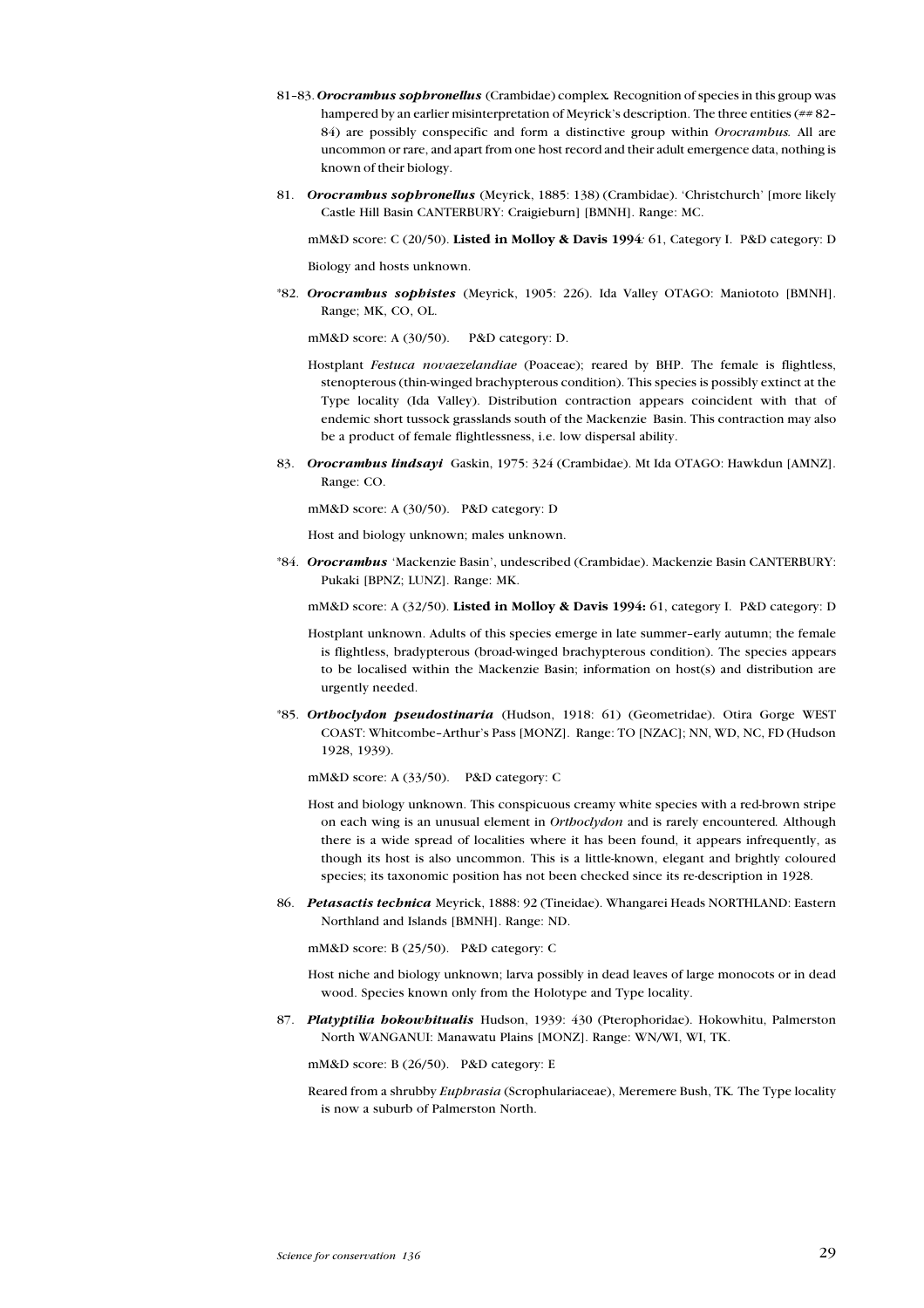88. Porina mairi Buller, 1873: 279 (Hepialidae). Ruahine Range EAST COAST/HAWKES BAY: Ruahine TYPE LOST.

mM&D score: Unevaluated. P&D category: C

- The Type specimen of this species is missing or destroyed, and the species has remained unrecognised since its original description. Meads (1990: 52-53) gives details of the history of this specimen.
- 89. Proditrix chionochloae Dugdale, 1987: 106 (Plutellidae). Pouakai Range WANGANUI: Egmont [NZAC]. Range: TO, TK.

mM&D score: B (24/50) . Not listed in Molloy & Davis 1994. P&D category: G

- Host red tussock, Chionochloa rubra (Poaceae), which is becoming invaded by heather in TO localities such as Mangahuia Camp.
- 90. Protosynaema sp. 'olearia' Undescribed sp. (Plutellidae). Many localities in OTAGO: Tahakopa, Old Man, Shotover, Eyre. Range: OL, CO, SL.

mM&D score:A (29/50). P&D category: G

- Hostplant Olearia hectorii, O. odorata (Asteraceae). Communities of these shrubs are usually sparse, and at risk from farm development. Few sites are protected and populations are at low densities. Presence of stable overwintering sites for adults may be a necessity, and the species is unique in its genus as it feeds on a dicot, rather than monocots, as the other species do (Patrick, 1999 submitted).
- 91. Pseudocoremia albafasciata (Philpott, 1915: 196) (Geometridae). Taihape WANGANUI: Rangitikei [MONZ]. Range: RI.

mM&D score: C (22/50). P&D category: C

Host and biology unknown; this species known only from one specimen, the Type. Future study comparing this entity with Ps. lactiflua (Meyrick) (hosts: Hoheria spp., Malvaceae) is needed.

92. Pseudocoremia cineracia (Howes, 1942: 277) (Geometridae). Ben Mohr, Moke Lake OTAGO: Shotover [MONZ]. Range: MK, CO, OL.

mM&D score: B (28/50). P&D category: G

- Hostplant Olearia odorata (Asteraceae). See remarks under #82, Protosynaema sp. olearia.
- 93. Pseudocoremia fluminea (Philpott, 1926: 389) (Geometridae). Flora Hut NELSON/ MARLBOROUGH: Arthur [NZAC]. Range: NN.

mM&D score: B (26/50). P&D category: C

Hostplants unknown; this species is still known only from the Type locality.

94. Pseudocoremia lutea (Philpott, 1914: 119) (Geometridae). Bold Peak OTAGO: Dart [MONZ]. Range: OL.

mM&D score: B (28/50). P&D category: C

Hostplants and biology unknown; this species is a distinctive element in the genus, but is still known only from the Type locality.

\*95. Pseudocoremia sp. Knobby undescribed (Geometridae). Knobby Range OTAGO: Manorburn [BPNZ]. Range: WD, CO.

mM&D score: A (30/50). P&D category: C

Hostplant Olearia odorata, O. laxiflora (Asteraceae). This species is known only from females from two localities, and is the only *Pseudocoremia* species with an almost totally wingless female. Fully winged males which may or may not be of this species have been collected from sites in MC, MK, OL, FD (Patrick 1999, submitted).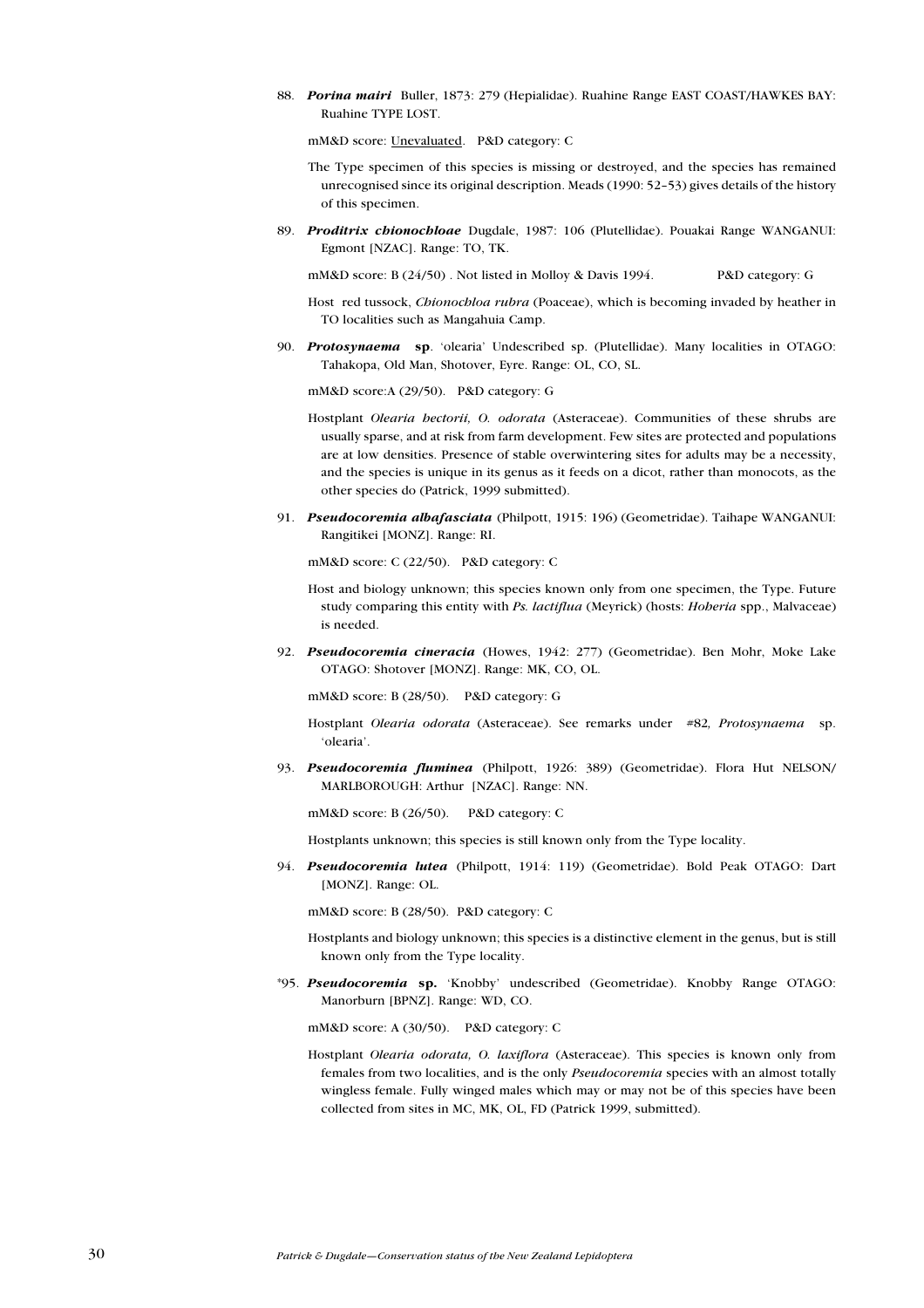96. Pyrgotis sp. 'olearia' undescribed (Tortricidae). OTAGO: various grey scrub sites in Dunstan, Manorburn, Old Man, Pisa, Shotover, Umbrella [BPNZ]; MK [NZAC]. Range: MK, CO, OL.

mM&D score: B (25/50). P&D category: G

- Hostplants Olearia odorata, O. fimbriata, O. bullata (Geometridae). As with ## 80, 82, 85, present only over a fraction of the geographic range of the hosts, and at risk from destruction of host communities (Patrick 1999, submitted).
- 97. Pyrgotis pyramidias Meyrick, 1901: 571 [sensu stricto] (Tortricidae). 'Invercargill' SOUTHLAND: Southland Plains [BMNH]. Range: BP - SL.

mM&D score: C (20/50). P&D category: F

- Hostplant of Type population (around Awarua Bog and Tiwai Point SL) is Cyathodes fasciculatus (Epacridaceae); a population with similar drab adults has been found on the same host at Whakarewarewa Thermal Area, Rotorua BP. These two populations are considered to be P. pyramidias sensu stricto, and this taxon is doubtfully conspecific with the entity with more brightly coloured and patterned adults and larvae confined to silver beech, Nothofagus menziesii (Fagaceae), which is absent from Invercargill and its surrounding area. At both localities, mingimingi survival is crucial for this species.
- 98. Pyrgotis transfixa (Meyrick, 1924: 203) (Tortricidae). Karori WELLINGTON: Wellington [BMNH]. Range: WN.

mM&D score: C (22/50). Not listed in Molloy & Davis 1994. P&D category: D

- Hostplant and biology unknown. This species is known from two localities around Wellington City; it was regularly but uncommonly caught to light in the (bush-clad) Orongorongo Valley by M.J. Meads in recent years.
- 99. Pyroderces sp. yellow undescribed (Cosmopterigidae). Esk Forest EAST COAST/HAWKES BAY: Maungaharuru [NZAC]. Range: HB.

mM&D score: B (25/50). P&D category: C

Host niche probably dry rather than moist dead branches; this species is still only known from the Type locality.

100. Samana acutata Butler, 1877: 401 (Geometridae). Christchurch CANTERBURY: Low Plains [BMNH]. Range: MC, CO.

mM&D scopre: B (23/50). P&D category: G

- Hostplants Carmichaelia spp. (Fabaceae); many host communities are at risk from farming development in eastern South Island and the Type locality is now part of urban Christchurch; nearest native broom stands are on shady faces east of Motukarara MC on Banks Peninsula. The larger-winged North Island species S. falcatella faces similar threats but there are flourishing populations on Mt Taranaki.
- 101. Schiffermuelleria orthophanes (Meyrick, 1905: 243) (Oecophoridae s.s.). Nelson NELSON: Bryant [BMNH].

mM&D score: Unevaluated. P&D category: B.

- This enigmatic species has been collected only once in the past 25 years, but earlier records show it to have been much more often encountered, often in modified (and suburban) localities (R.J.B. Hoare, pers. comm.).
- \*102. Scythris sp. 'stripe' undescribed (Scythridae). Birdlings Flat CANTERBURY: Ellesmere [NZAC]. Range: MC.

mM&D score: B (26/50). P&D category: C

Hostplant unknown, possibly a Carmichaelia sp. (Fabaceae). Yet another species in our fauna that is known from a unique specimen; this species' strikingly contrasting colour pattern (a chocolate stripe on a cream backgound) sets it apart from the other, more monochrome New Zealand scythrids. The Birdlings Flat site where the only specimen was found has recently (1996) been grossly modified as a pig farm. Allowing this type of land use on areas of unusual plant/animal/quaternary history values is an example of the 'second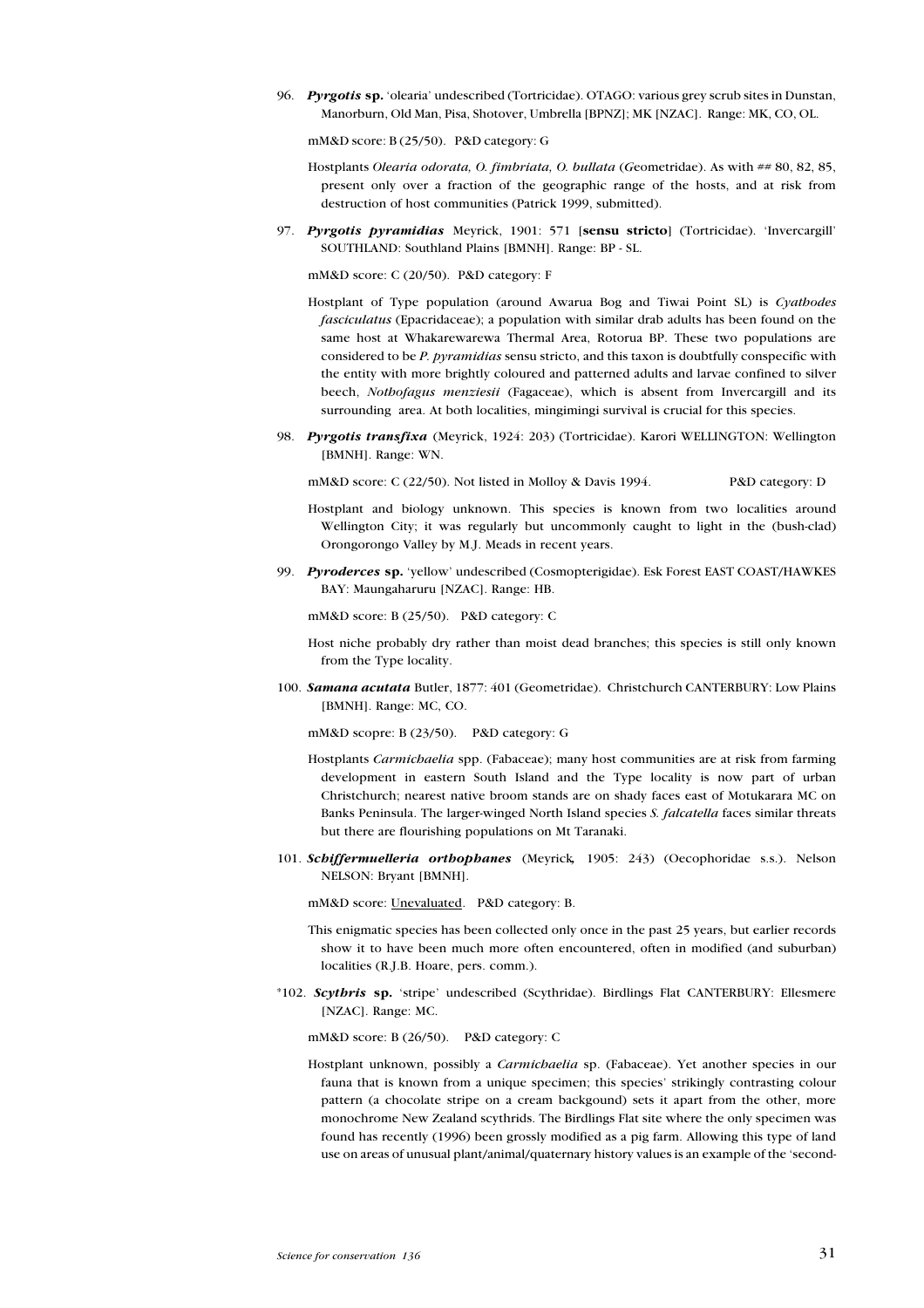rate' status many affix to our non-forest biota, largely through an unvalidated perception that shrub/grassland communities are less biotically important than forest communities.

103. Stigmella maoriella (Walker, 1864: 1008) (Nepticulidae). Auckland AUCKLAND: ?? [BMNH].

mM&D score: Unevaluated. P&D category: C.

Only known from the Type specimen; not recognised as a species known from recent extensive investigations into the New Zealand nepticulid fauna (Donner & Wilkinson 1989).

104 Tatosoma agrionata (Walker, 1862: 1417) (Geometridae). TONGARIRO or EAST COAST/ HAWKES BAY no precise site [BMNH]. Range: BP-WN, NN-SI.

mM&D score: C (18/50). P&D category: G

- Hostplants: all leafy Loranthaceae. Survival of this species in North Island appears doubtful (see #23, Declana griseata). Possibly extinct in the area where William Colenso took it, probably during one of his forays into the central North Island (Patrick & Dugdale 1997).
- 105. Thambotricha vates Meyrick, 1922: 270 (Epermeniidae). Wellington WELLINGTON: Wellington [BMNH]. Range: ND, TK, WN, NN.

mM&D score: B (24/50). P&D category: D

- Hostplant and biology unknown. This species is rarely encountered and never in large numbers. It is New Zealand's only epermeniid, and is thought by some specialists to be the sister-taxon of all other epermeniids.
- 106. Thectophila acmotypa Meyrick, 1927: 701 (Cosmopterigidae). Arthur's Pass CANTERBURY: Arthur's Pass [BMNH]. Range: NC/WD.

mM&D score: B (28/50). P&D category: C

- Host niche unknown; the genus is monotypic. This is another example of a species known only from its Type locality.
- \*107. Theoxena scissaria (Guenée, 1868: 94) (Geometridae). Christchurch CANTERBURY: Low Plains [BMNH]. Range: NC, MC, SC, MK, CO, OL.

mM&D score: A (29/50). P&D category: E

- Hostplant unknown; biology appearing to include a generation emerging in winter (or early spring, E.G.White), as adults are recorded as emerging in winter (CO), early spring (MK) and elsewhere in January (Hudson 1928). The area that includes the Type locality is now part of suburban Christchurch and it is now possibly extinct on the Canterbury Plains (although localities such as West Melton are worth surveying). Another species in this remarkable endemic genus has recently been found in higher altitude (and less modified?) areas of the Mackenzie Basin (E.G. White, pers. comm.). Noted by E.G. White as being abundant in early spring in Mackenzie Basin, September 1999, suggesting that the mM&D score is exaggerated.
- \*108. Titanomis sisyrota Meyrick, 1888: 104 (Family unknown). Nelson NELSON/ MARLBOROUGH: Bryant [BMNH]. Range: WO (lost),TO, WN; NN,MB,WD, SL.

mM&D score: A (30/50). Listed in Molloy & Davis 1994, Category X. P&D category: I

- Host niche and biology unknown. Adults (usually female) have been rarely encountered, the last in 1959 at Waipapa WO (since lost). Relationships of this monotypic genus are unknown (Meyrick put it in Tineidae, but it lacks apomorphies of both this family and its superfamily). Characters of this species are enigmatic. The species has not been collected for 40 years, and is possibly extinct, although the most recent specimen (1959) was collected at a site dominated by tall Kunzea forest. Species of which only (or mainly) females come to light tend to be those feeding on widely scattered resources (e.g. Galleria melonella on honeybeehives). This is especially true of some wetland species straying from breeding grounds (R.J.B. Hoare, pers. comm.).
- 109. Tmetolophota blenheimensis (Fereday, 1883: 196) (Noctuidae). Blenheim NELSON/ MARLBOROUGH: Blenheim [CMNZ]. Range: HB; MB, DN, OL, SL, SI.

mM&D score: B (23/50). P&D category: E